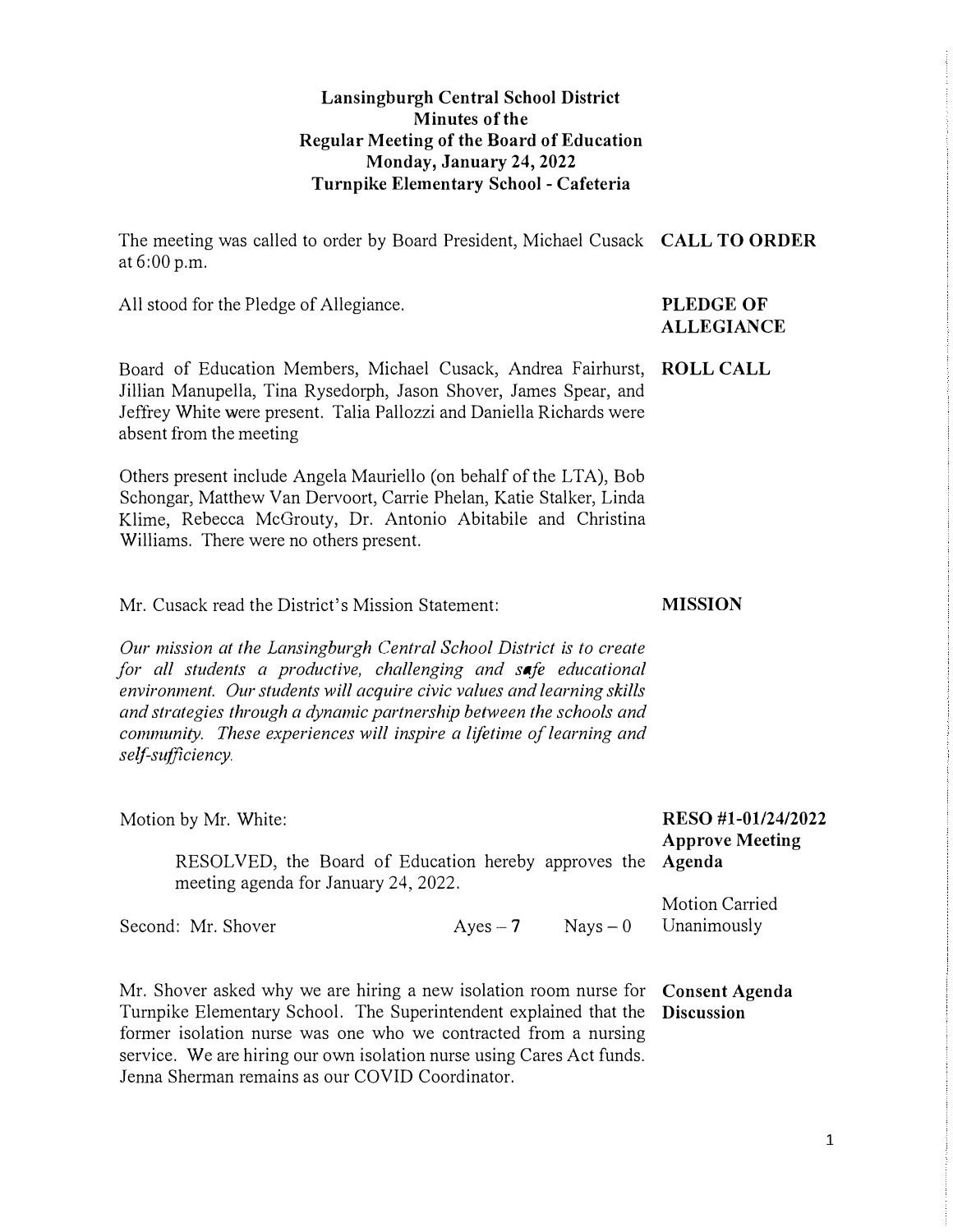Mr. Shover stated the Audit Committee had a good meeting tonight. **Audit Committee**  The list of the uncollected portion of school taxes was sent to the **Update**  County for collection. The Cares Act I funding is nearly all spent. The Cares Act II funding is about 50% spent.

#### **FINANCIAL REPORTS**

| Motion by Mr. Shover:<br>RESOLVED, the Board of Education hereby approves the<br>Treasurer's Report, Budget Transfers and Monthly Financial<br>Report submitted by the Audit Committee. |                      |                      | RESO #2-01/24/2022<br><b>Approve Financial</b><br><b>Reports</b> |
|-----------------------------------------------------------------------------------------------------------------------------------------------------------------------------------------|----------------------|----------------------|------------------------------------------------------------------|
|                                                                                                                                                                                         |                      |                      | <b>Motion Carried</b>                                            |
| Second: Mr. White                                                                                                                                                                       |                      | $Ayes - 7$ Nays $-0$ | Unanimously                                                      |
|                                                                                                                                                                                         |                      |                      | <b>CONSENT AGENDA</b>                                            |
| Motion by Mr. Spear:                                                                                                                                                                    |                      |                      | RESO #3-01/24/2022<br><b>Approve Minutes</b>                     |
| RESOLVED, the Board of Education hereby approves the<br>minutes of the Regular Meeting held on December 20, 2021.                                                                       |                      |                      |                                                                  |
|                                                                                                                                                                                         |                      |                      | <b>Motion Carried</b>                                            |
| Second: Mrs. Fairhurst                                                                                                                                                                  | $Ayes - 7$ Nays $-0$ |                      | Unanimously                                                      |
|                                                                                                                                                                                         |                      |                      | PERSONNEL-<br><b>INSTRUCTIONAL</b>                               |

Motion by Mr. Spear: **RESO #4-01/24/2022** 

RESOLVED, upon the recommendation of the Superintendent, **Teacher - Audra**  the Board hereby revises the appointment of Audra Colliton to **Colliton**  a probationary teaching position at Knickerbacker Middle School in the tenure area of Science, pending clearance by the New York State and the Federal Government per the Project SAVE Law, with compensation as set forth below:

Commencement of Service -November 22, 2021 Expiration of Probationary Appointment-November 21, 2025 Certification Status-Chemistry 7-12, Initial (pending)  $Salary - Step 1$ 33 Grad Credits \$45,602 \$44,227 1 375

Second: Mrs. Fairhurst  $Ayes-7$  Nays  $-0$  Unanimously

Motion Carried

**Appoint Science**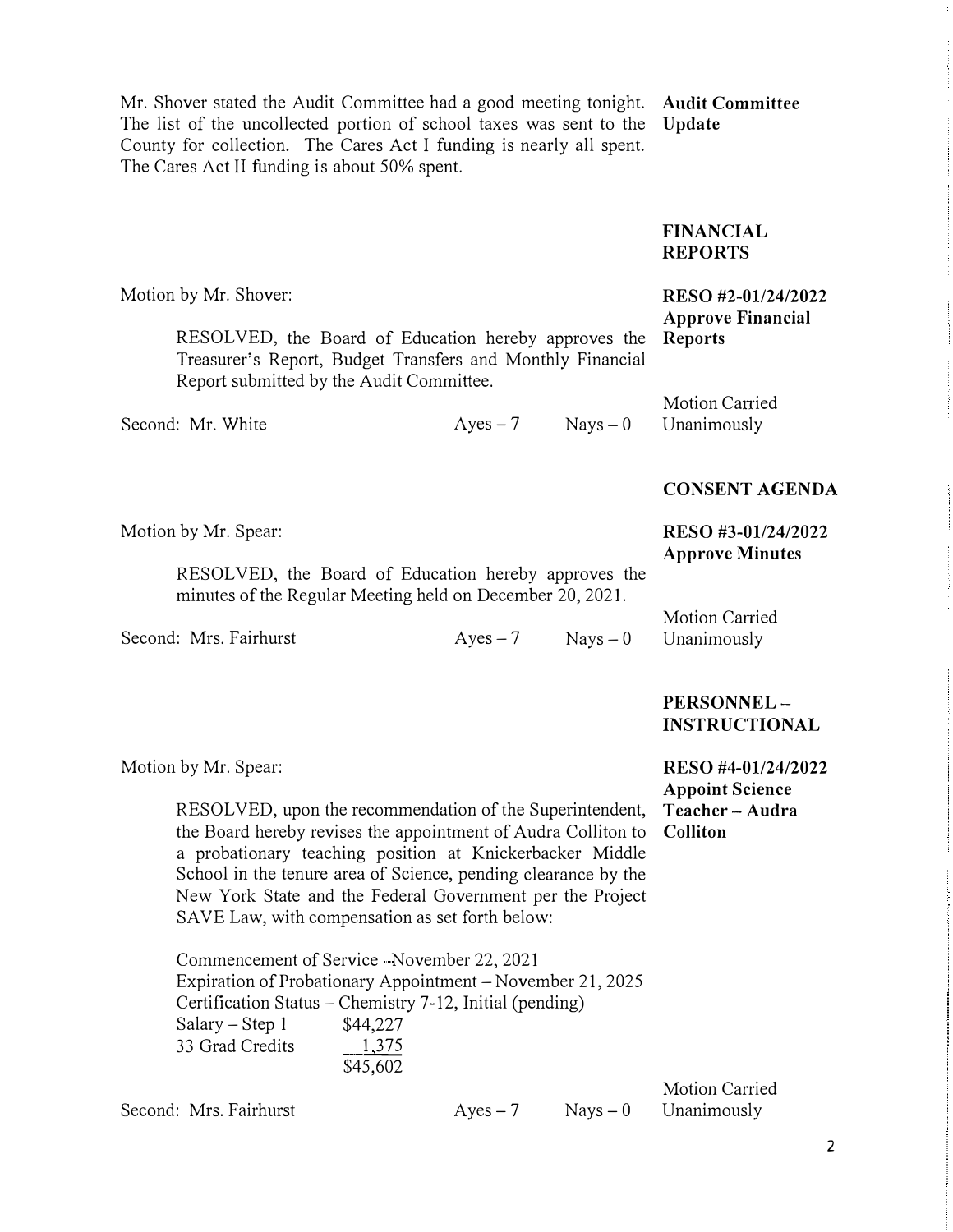| RESOLVED, upon the recommendation of the Superintendent,<br>the Board hereby revises the appointment of Christopher Landry<br>to a probationary teaching position at Turnpike Elementary<br>School in the tenure area of Physical Education, pending<br>clearance by the New York State and the Federal Government<br>per the Project SAVE Law, with compensation as set forth<br>below: | <b>Appoint Physical</b><br><b>Education Teacher-</b><br><b>Christopher Landry</b>                |  |
|------------------------------------------------------------------------------------------------------------------------------------------------------------------------------------------------------------------------------------------------------------------------------------------------------------------------------------------------------------------------------------------|--------------------------------------------------------------------------------------------------|--|
| Commencement of Service –December 23, 2021<br>Expiration of Probationary Appointment - December 22, 2025<br>Certification Status - Physical Education, Initial<br>Salary – Step 2<br>\$44,734<br>30 Grad Credits<br>\$45,984                                                                                                                                                             |                                                                                                  |  |
| Second: Mrs. Fairhurst                                                                                                                                                                                                                                                                                                                                                                   | Motion Carried<br>Unanimously<br>$Nays - 0$                                                      |  |
| Motion by Mr. Spear:<br>RESOLVED, upon the recommendation of the Superintendent,<br>the Board appoints Brian Kerwin to a probationary teaching<br>position at Rensselaer Park Elementary School in the tenure area<br>of Special Education, pending clearance by the New York State<br>and the Federal Government per the Project SAVE Law, with<br>compensation as set forth below:     | RESO #6-01/24/2022<br><b>Appoint Special</b><br><b>Education Teacher-</b><br><b>Brian Kerwin</b> |  |

Motion by Mr. Spear: **RESO #5-01/24/2022** 

Commencement of Service -January 24, 2022 Expiration of Probationary Appointment - January 23, 2026 Certification Status -SWD Grades 1-6, Initial  $Salary - Step 9$  \$48,287 Masters 450<br>48 Grad Credits 2.000 48 Grad Credits \$50,737

Second: Mrs. Fairhurst  $Ayes-7$  Nays - 0 Unanimously

Motion Carried

RESOLVED, upon the recommendation of the Superintendent, **Substitute Teacher**  the Board appoints Jessica Cosgrave as a Long-Term Substitute **Jessica Cosgrave**  Teacher at Turnpike Elementary School to fill multiple maternity leaves, pending clearance by the New York State and

Motion by Mr. Spear: **RESO #7-01/24/2022 Appoint Long-Term**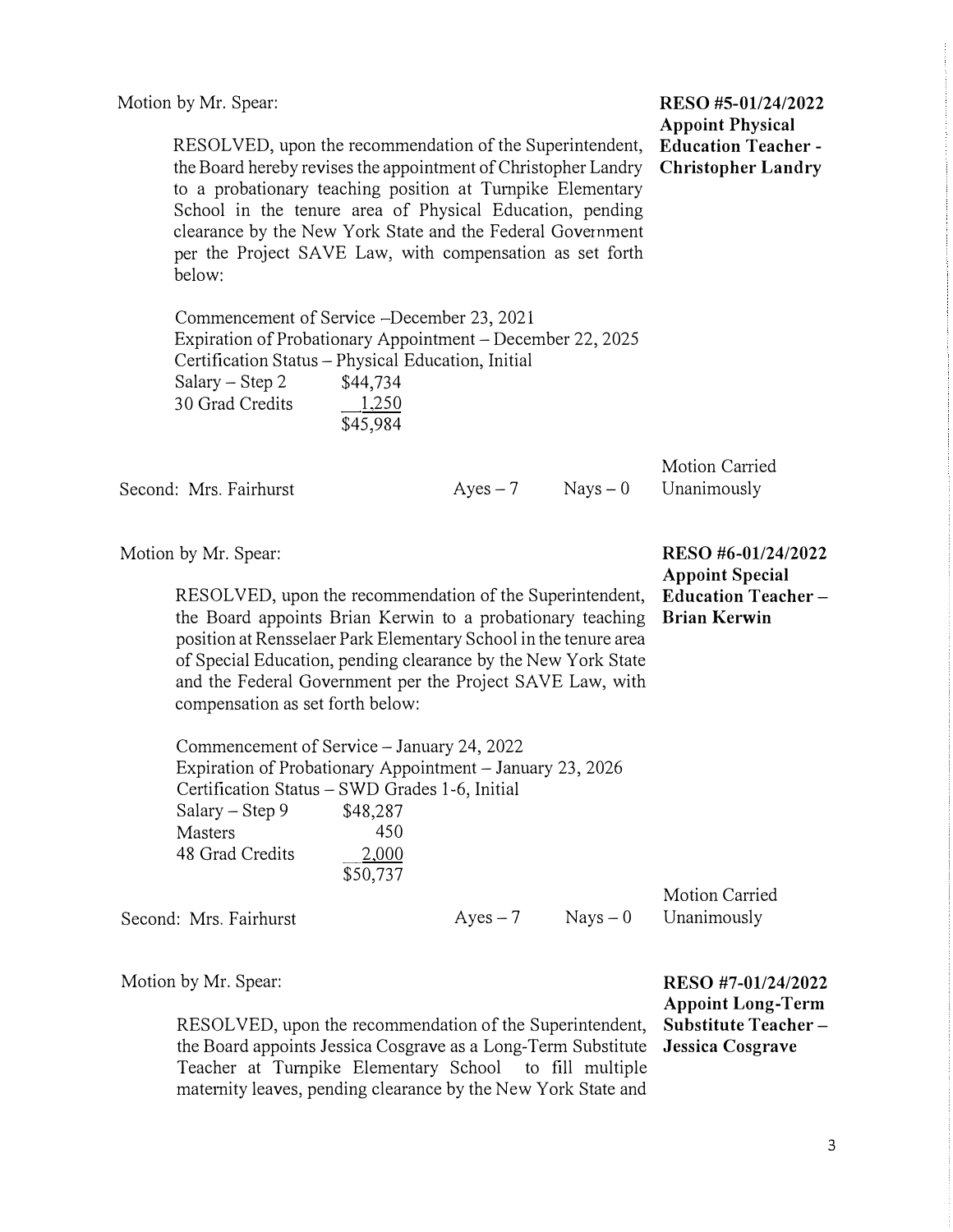| the Federal Government per the Project SAVE Law, with<br>compensation as set forth below:                                                                                                                                                                                                                                                             |                                  |            |                                                |
|-------------------------------------------------------------------------------------------------------------------------------------------------------------------------------------------------------------------------------------------------------------------------------------------------------------------------------------------------------|----------------------------------|------------|------------------------------------------------|
| Commencement of Service – February 1, 2022<br>Expiration of Service – June 30, 2022<br>Certification Status - Childhood Education 1-6, Initial (Pending)<br>Daily Rate 1/200 <sup>th</sup> Step 1                                                                                                                                                     |                                  |            | Motion Carried                                 |
| Second: Mrs. Fairhurst                                                                                                                                                                                                                                                                                                                                | $Ayes - 7$                       | $Nays - 0$ | Unanimously                                    |
| Motion by Mr. Spear:                                                                                                                                                                                                                                                                                                                                  |                                  |            | RESO #8-01/24/2022<br><b>Appoint Long-Term</b> |
| RESOLVED, upon the recommendation of the Superintendent,<br>the Board appoints Kristy Jarosz as a Long-Term Substitute<br>Teacher at Knickerbacker Middle School to fill the position of<br>Danielle French, pending clearance by the New York State and<br>the Federal Government per the Project SAVE Law, with<br>compensation as set forth below: |                                  |            | Substitute Teacher-<br><b>Kristy Jarosz</b>    |
| Commencement of Service - January 18, 2022<br>Expiration of Service - June 30, 2022<br>Certification Status - Biology 7-12, Professional<br>Daily Rate 1/200 <sup>th</sup> Step 1                                                                                                                                                                     | Earth Science 7-12, Professional |            |                                                |
| Second: Mrs. Fairhurst                                                                                                                                                                                                                                                                                                                                | $Ayes - 7$                       | $Nays - 0$ | Motion Carried<br>Unanimously                  |
| Motion by Mr. Spear:                                                                                                                                                                                                                                                                                                                                  |                                  |            | RESO #9-01/24/2022<br><b>Appoint Teaching</b>  |
| RESOLVED, upon the recommendation of the Superintendent,<br>the Board appoints Matthew Holden to a probationary position Holden<br>at Lansingburgh High School in the tenure area of Teaching<br>Assistant, pending clearance by the New York State and the<br>Federal Government per the Project SAVE Law, with<br>compensation as set forth below:  |                                  |            | <b>Assistant - Matthew</b>                     |
| Commencement of Service - January 3, 2022<br>Expiration of Probationary Appointment – January 2, 2026<br>Certification Status - English Language Arts 7-12, Initial<br>Salary $-$ Step 9 - \$22.67 per hour<br>36 Graduate Credits - \$600                                                                                                            |                                  |            |                                                |
|                                                                                                                                                                                                                                                                                                                                                       |                                  |            | Motion Counted                                 |

Second: Mrs. Fairhurst  $Ayes-7$  Nays  $-0$  Unanimously

Motion Carried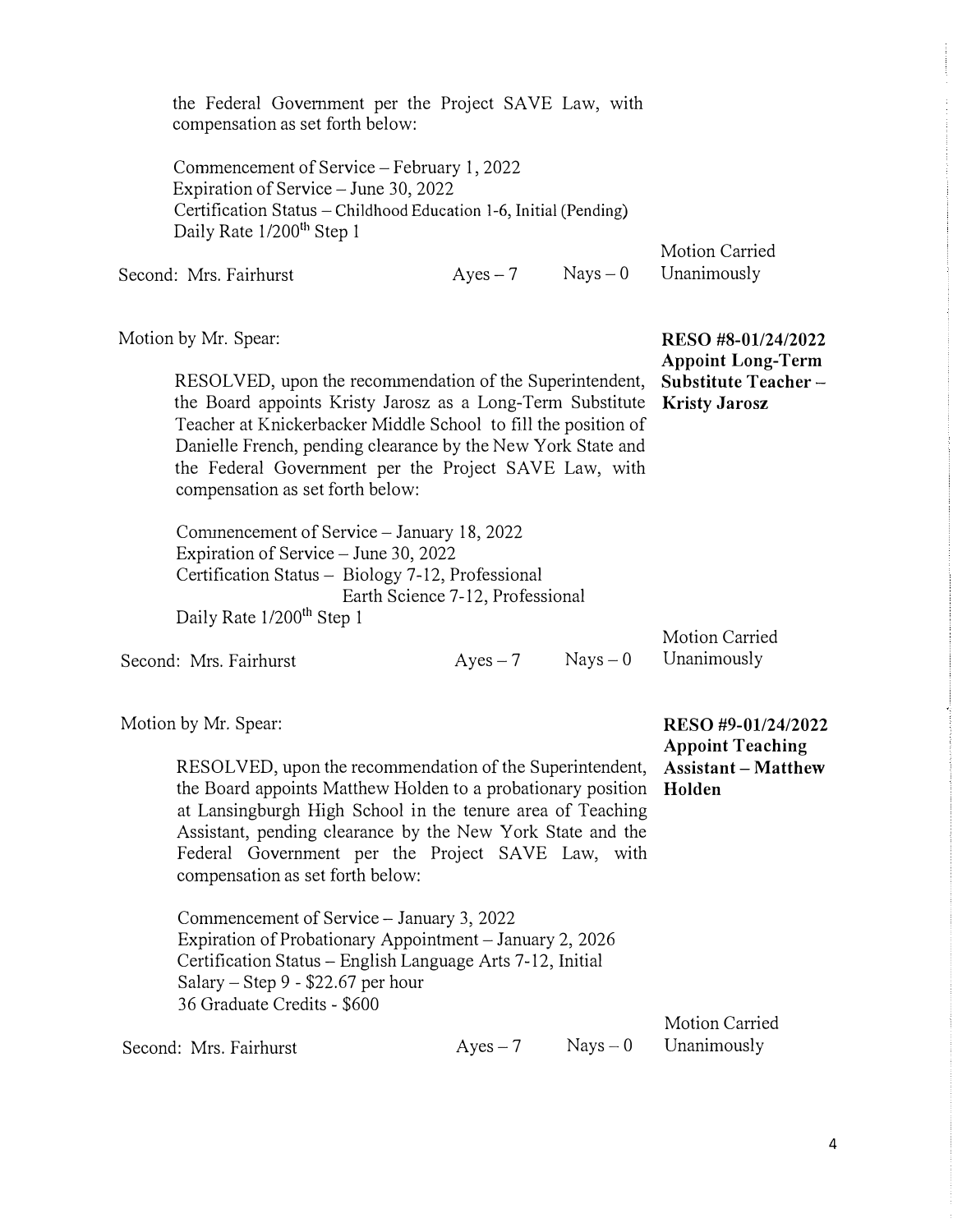|                                                                                                                                                                                                                                                                                                                                                      | Motion by Mr. Spear:                                                                                                                                                                                                                                                                                                                            |                     |                                    | RESO #10-01/24/2022<br><b>Appoint Teaching</b>                        |
|------------------------------------------------------------------------------------------------------------------------------------------------------------------------------------------------------------------------------------------------------------------------------------------------------------------------------------------------------|-------------------------------------------------------------------------------------------------------------------------------------------------------------------------------------------------------------------------------------------------------------------------------------------------------------------------------------------------|---------------------|------------------------------------|-----------------------------------------------------------------------|
| RESOLVED, upon the recommendation of the Superintendent,<br>the Board appoints Seth Bussing to a probationary position at<br>Rensselaer Park Elementary School in the tenure area of<br>Teaching Assistant, pending clearance by the New York State<br>and the Federal Government per the Project SAVE Law, with<br>compensation as set forth below: |                                                                                                                                                                                                                                                                                                                                                 |                     | Assistant - Seth<br><b>Bussing</b> |                                                                       |
|                                                                                                                                                                                                                                                                                                                                                      | Commencement of Service - January 24, 2022<br>Expiration of Probationary Appointment - January 23, 2026<br>Certification Status - Teaching Assistant, Level I<br>Salary – Step $4 - $18.64$ per hour                                                                                                                                            |                     |                                    |                                                                       |
|                                                                                                                                                                                                                                                                                                                                                      | Second: Mrs. Fairhurst                                                                                                                                                                                                                                                                                                                          | $Ayes - 7$ Nays - 0 |                                    | Motion Carried<br>Unanimously                                         |
|                                                                                                                                                                                                                                                                                                                                                      | Motion by Mr. Spear:                                                                                                                                                                                                                                                                                                                            |                     |                                    | RESO #11-01/24/2022<br><b>Appoint Teaching</b>                        |
|                                                                                                                                                                                                                                                                                                                                                      | RESOLVED, upon the recommendation of the Superintendent,<br>the Board appoints Kristie Keary to a probationary position at<br>Knickerbacker Middle School in the tenure area of Teaching<br>Assistant, pending clearance by the New York State and the<br>Federal Government per the Project SAVE Law, with<br>compensation as set forth below: |                     |                                    | <b>Assistant – Kristie</b><br>Keary                                   |
|                                                                                                                                                                                                                                                                                                                                                      | Commencement of Service - January 24, 2022<br>Expiration of Probationary Appointment - January 23, 2026<br>Certification Status - Teaching Assistant, Level I<br>Salary – Step 5 - $$19.38$ per hour                                                                                                                                            |                     |                                    |                                                                       |
|                                                                                                                                                                                                                                                                                                                                                      | Second: Mrs. Fairhurst                                                                                                                                                                                                                                                                                                                          | $Ayes - 7$          | $Nays - 0$                         | Motion Carried<br>Unanimously                                         |
|                                                                                                                                                                                                                                                                                                                                                      | Motion by Mr. Spear:                                                                                                                                                                                                                                                                                                                            |                     |                                    | RESO #12-01/24/2022<br><b>Appoint School Nurse</b><br>- Karen Vincent |
| RESOLVED, upon the recommendation of the Superintendent,<br>the Board appoints Karen Vincent as School Nurse (RN) at<br>Turnpike Elementary School, pending clearance by the New<br>York State and the Federal Government per the Project SAVE<br>Law, with compensation as set forth below:                                                         |                                                                                                                                                                                                                                                                                                                                                 |                     |                                    |                                                                       |
|                                                                                                                                                                                                                                                                                                                                                      | Commencement of Service – January 14, 2022<br>NYS Licensure Status – Registered Professional Nurse<br>Salary – Step $3 - $30.24$ per hour                                                                                                                                                                                                       |                     |                                    |                                                                       |
|                                                                                                                                                                                                                                                                                                                                                      | Second: Mrs. Fairhurst                                                                                                                                                                                                                                                                                                                          | $Ayes-7$            | $Nays - 0$                         | <b>Motion Carried</b><br>Unanimously                                  |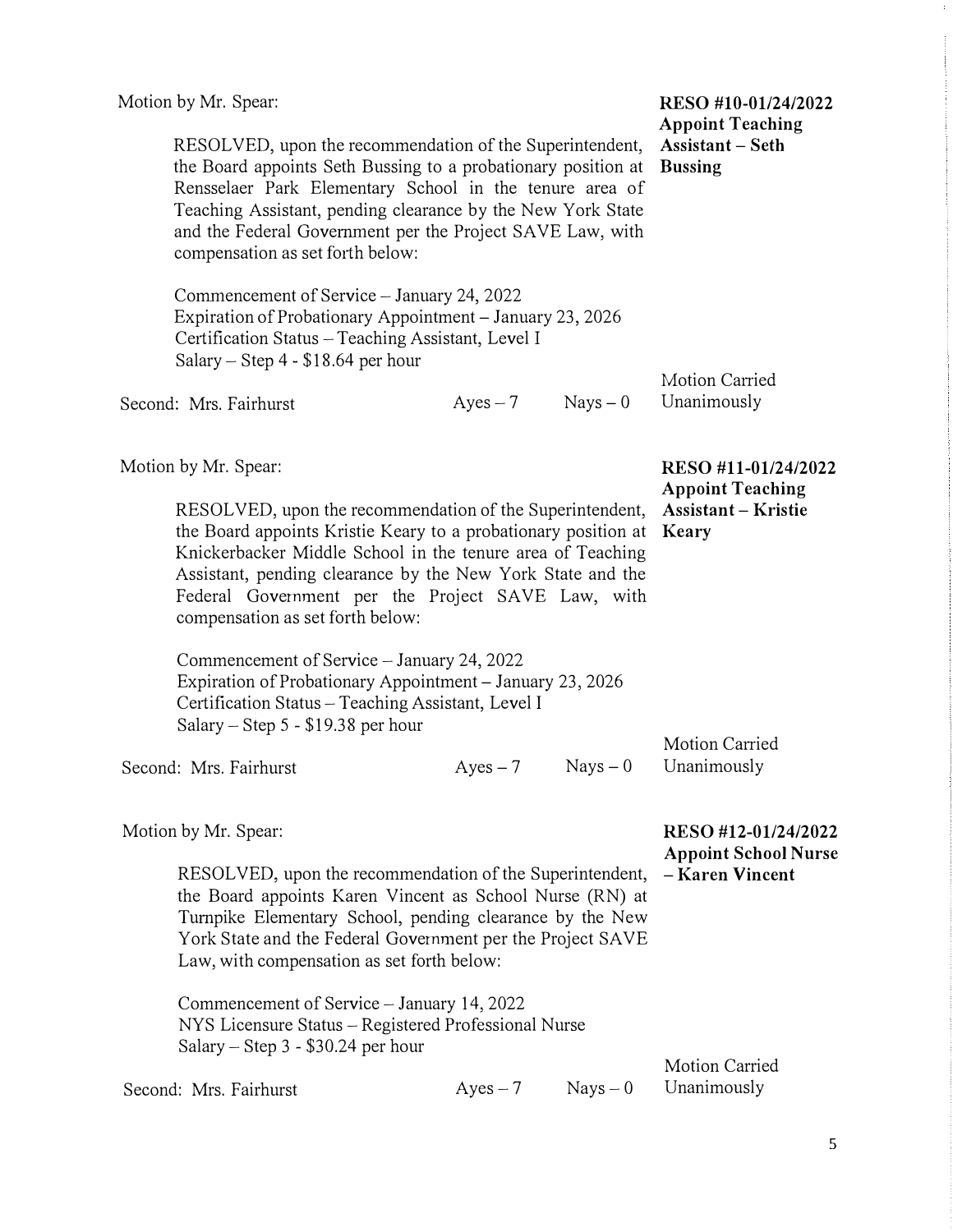# **Appoint Spring**

RESOLVED, upon the recommendation of the Superintendent, **Coaches**  the Board appoints the following 2022 spring coaches with stipends in accordance with the LTA contract:

Reappointments: Varsity Baseball - Matt Cater Varsity Lacrosse - Jeremee Wilson Head Varsity Boys Track - James Gordon Head Varsity Girls Track-Dallas Foard Modified Softball - Nicolas Van Vorst Modified Track - Matthew Loatman

New Appointments: Assistant Varsity Girls Track - Caitlin Zautner Assistant Varsity Boys Track - Michael Oliver Modified Track-Tiffany Ainsworth Varsity Softball - Jim Swab JV Softball - Samantha Casale Modified Baseball - Devan Miller

Volunteer Appointments: Volunteer Baseball Coach - Cody Cater

| Second: Mrs. Fairhurst | $A$ yes $-7$ | $Nays - 0$ Unanimously |
|------------------------|--------------|------------------------|
|                        |              |                        |

| Motion Carried |  |
|----------------|--|
| Unanimously    |  |
|                |  |

Motion Carried

**Appoint School Play** 

Motion by Mr. Spear: **RESO #14-01/24/2022** 

RESOLVED, upon the recommendation of the Superintendent, **Choreographer**  the Board appoints Kendra Ferris as School Play Choreographer for the 2021-2022 school at the hourly rate of \$25.00 (up to 4 hours per week) funded through ARP.

Second: Mrs. Fairhurst  $Ayes-7$  Nays - 0 Unanimously

Motion by Mr. Spear: **RESO #15-01/24/2022** 

**Appoint Art Club** 

RESOLVED, upon the recommendation of the Superintendent, **Advisor**  the Board appoints Anna Pellicone as Art Club Advisor for the 2021-2022 school year with a stipend of \$2,000 paid from the Title IV grant.

Second: Mrs. Fairhurst  $Ayes-7$  Nays - 0 Unanimously

Motion Carried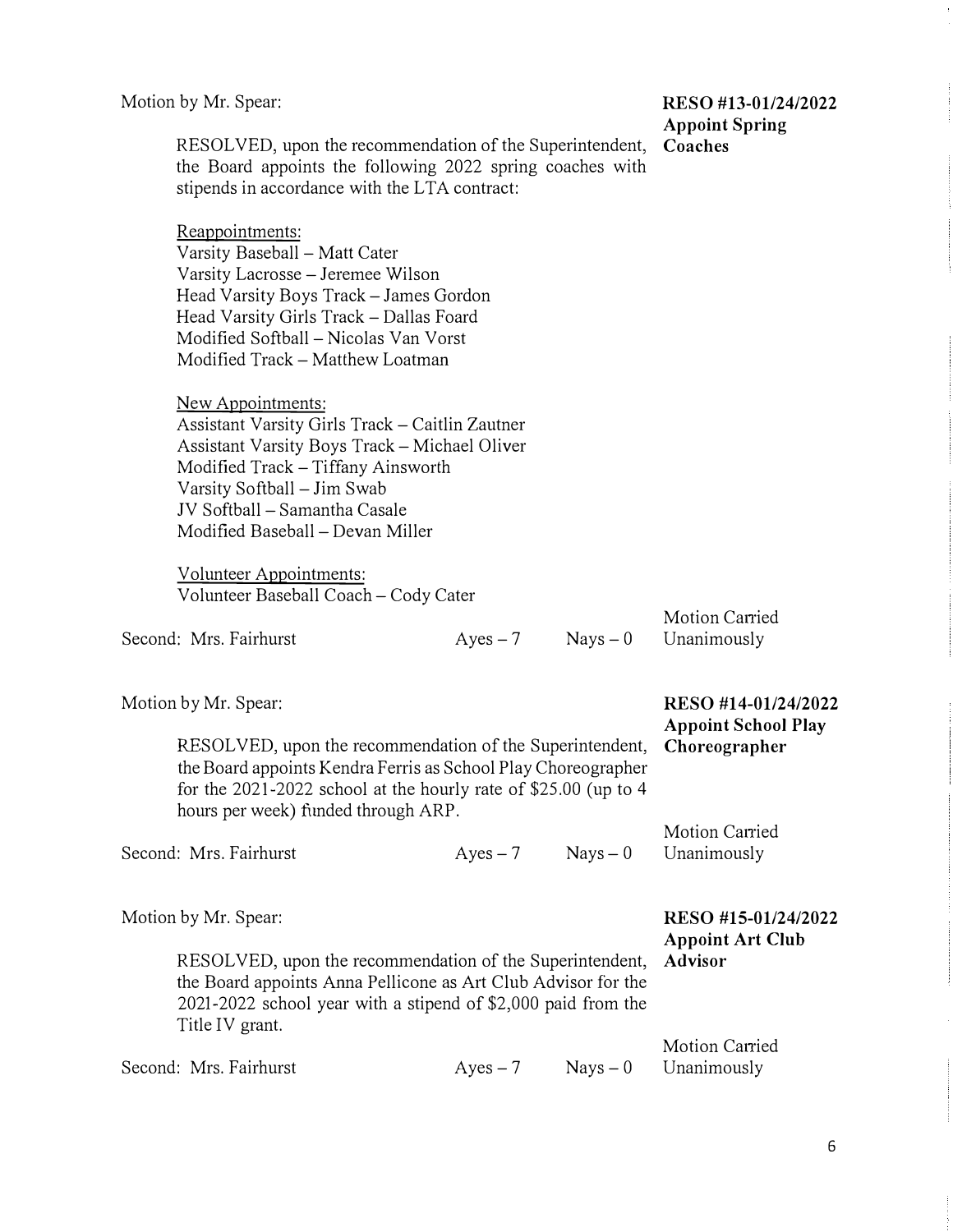|                                                                                                                                                                                                                                                                            | Motion by Mr. Spear:                                                                                                                                                                                                                                                            | RESO #16-01/24/2022<br><b>Approve Tutoring</b> |            |                                                                                    |
|----------------------------------------------------------------------------------------------------------------------------------------------------------------------------------------------------------------------------------------------------------------------------|---------------------------------------------------------------------------------------------------------------------------------------------------------------------------------------------------------------------------------------------------------------------------------|------------------------------------------------|------------|------------------------------------------------------------------------------------|
|                                                                                                                                                                                                                                                                            | RESOLVED, upon the recommendation of the Superintendent,<br>the Board approves Melinda Rose as a tutor for a KMS student<br>(1-hour per school day) beginning January 18, 2021 until CSE<br>placement can be established.                                                       | Assignment                                     |            |                                                                                    |
|                                                                                                                                                                                                                                                                            | Second: Mrs. Fairhurst                                                                                                                                                                                                                                                          | $Ayes - 7$                                     | $Nays - 0$ | Motion Carried<br>Unanimously                                                      |
|                                                                                                                                                                                                                                                                            | Motion by Mr. Spear:<br>RESOLVED, upon the recommendation of the Superintendent,<br>the Board hereby terminates the employment of Kristen Craig,<br>Reading Teacher at Rensselaer Park Elementary School,<br>effective February 24, 2022.                                       |                                                |            | RESO #17-01/24/2022<br>Terminate<br>Employment-<br><b>Kristen Craig</b>            |
|                                                                                                                                                                                                                                                                            | Second: Mrs. Fairhurst                                                                                                                                                                                                                                                          | $Ayes - 7$                                     | $Nays - 0$ | Motion Carried<br>Unanimously                                                      |
| Motion by Mr. Spear:<br>RESOLVED, upon the recommendation of the Superintendent,<br>the Board approves the request of Emily Burns, Elementary<br>Teacher at Turnpike Elementary School, for an unpaid leave of<br>absence beginning December 21, 2021 through February 11, |                                                                                                                                                                                                                                                                                 |                                                |            | RESO #18-01/24/2022<br><b>Approve Unpaid</b><br>Leave – Emily Burns                |
|                                                                                                                                                                                                                                                                            | 2022.<br>Second: Mrs. Fairhurst                                                                                                                                                                                                                                                 | $Ayes - 7$                                     | $Nays - 0$ | Motion Carried<br>Unanimously                                                      |
|                                                                                                                                                                                                                                                                            | Motion by Mr. Spear:<br>RESOLVED, upon the recommendation of the Superintendent,<br>the Board approves the request of Kerry Figiel, Elementary<br>Teacher at Rensselaer Park Elementary School, for an unpaid<br>leave of absence beginning January 3, 2022 through January 14, |                                                |            | RESO #19-01/24/2022<br><b>Approve Unpaid</b><br>Leave – Kerry Figiel               |
|                                                                                                                                                                                                                                                                            | 2022.<br>Second: Mrs. Fairhurst                                                                                                                                                                                                                                                 | $Ayes-7$                                       | $Nays - 0$ | Motion Carried<br>Unanimously                                                      |
|                                                                                                                                                                                                                                                                            | Motion by Mr. Spear:<br>RESOLVED, upon the recommendation of the Superintendent,<br>the Board approves the request of Elizabeth Thorpe, Elementary<br>Teacher at Rensselaer Park Elementary School, for an unpaid                                                               |                                                |            | RESO #20-01/24/2022<br><b>Approve Unpaid</b><br>Leave – Elizabeth<br><b>Thorpe</b> |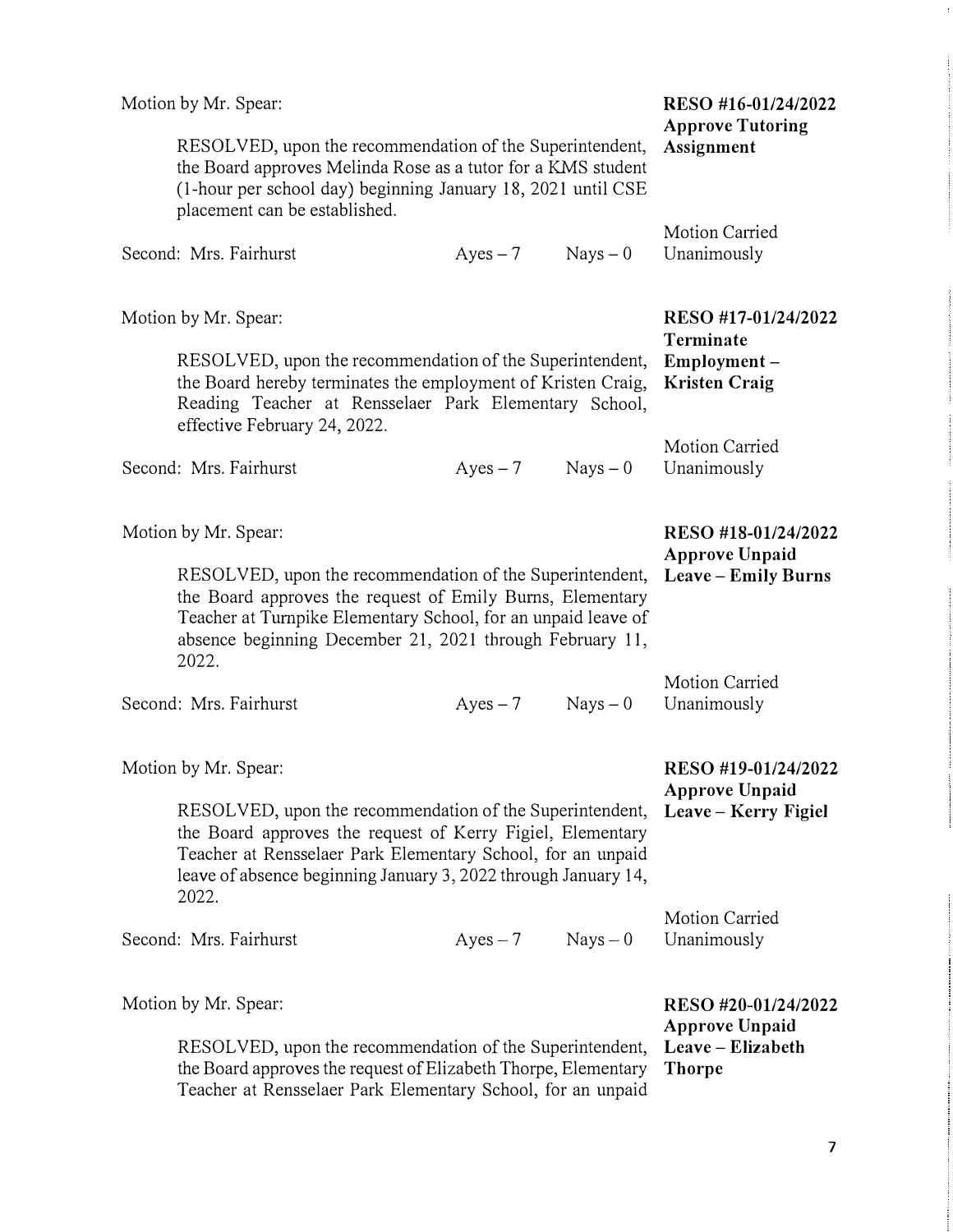| leave of absence beginning February 7, 2022 through February<br>18, 2022.                                                                                                                                                      |            |            |                                                    |
|--------------------------------------------------------------------------------------------------------------------------------------------------------------------------------------------------------------------------------|------------|------------|----------------------------------------------------|
| Second: Mrs. Fairhurst                                                                                                                                                                                                         | $Ayes-7$   | $Nays - 0$ | Motion Carried<br>Unanimously                      |
|                                                                                                                                                                                                                                |            |            | PERSONNEL-<br>Non-Instructional                    |
| Motion by Mr. Spear:                                                                                                                                                                                                           |            |            | RESO #21-01/24/2022<br><b>Accept Resignation -</b> |
| RESOLVED, upon the recommendation of the Superintendent,<br>the Board accepts the resignation of Daneyia Thompson,<br>Teacher Aide at Turnpike Elementary School, effective January<br>14, 2022.                               |            |            | Daneyia Thompson                                   |
| Second: Mrs. Fairhurst                                                                                                                                                                                                         | $Ayes-7$   | $Nays - 0$ | Motion Carried<br>Unanimously                      |
| Motion by Mr. Spear:                                                                                                                                                                                                           |            |            | RESO #22-01/24/2022<br><b>Appoint Teacher Aide</b> |
| RESOLVED, upon the recommendation of the Superintendent,<br>the Board appoints Britney Dolan as a Teacher Aide at Turnpike<br>Elementary School with compensation and benefits as per the<br>CSEA Contract as set forth below: |            |            | - Britney Dolan                                    |
| Commencement of Service – January 10, 2022<br>Salary – Step $4/$ \$19.68 per hour                                                                                                                                              |            |            |                                                    |
| Second: Mrs. Fairhurst                                                                                                                                                                                                         | $Ayes - 7$ | $Nays - 0$ | Motion Carried<br>Unanimously                      |
| Motion by Mr. Spear:                                                                                                                                                                                                           |            |            | RESO#23-01/24/2022<br>Appoint Breakfaste           |
| RESOLVED, upon the recommendation of the Superintendent,<br>the Board appoints the following breakfast / noon aides for the<br>2021-2022 school year at the hourly rate of \$13.20:                                            |            |            | <b>Noon Aides</b>                                  |
| Cathie Close - TES<br>Candace Williams - TES<br>Julissa Carrington $-$ TES<br>Lois Thomas<br>Gladys Thomas                                                                                                                     |            |            |                                                    |
| Second: Mrs. Fairhurst                                                                                                                                                                                                         | $Ayes - 7$ | $Nays - 0$ | <b>Motion Carried</b><br>Unanimously               |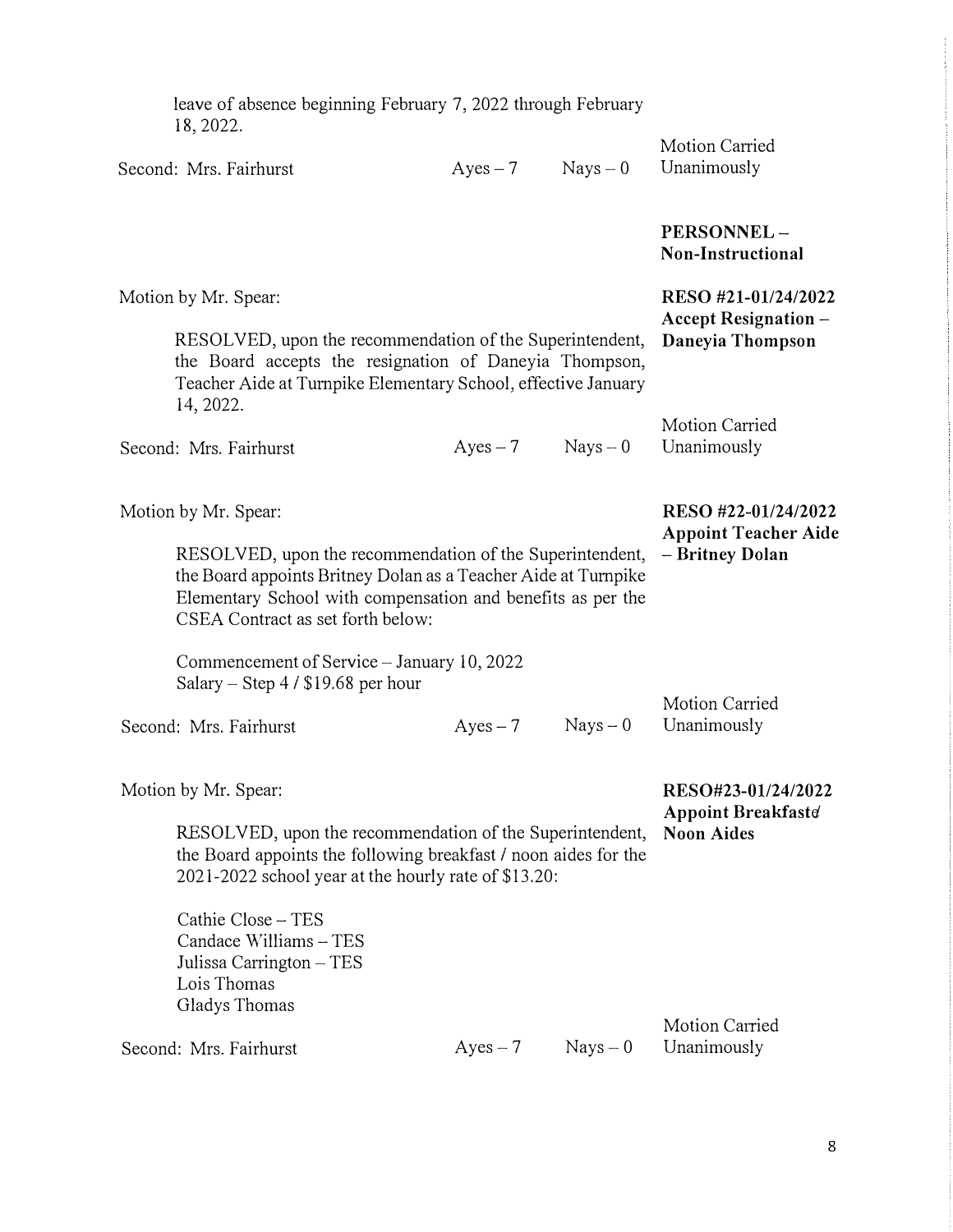| ADMINISTRATIVE      |
|---------------------|
| <b>APPOINTMENTS</b> |

| Motion by Mr. Spear:                   |                                                                                                                                                                                                                                                                                                                                                                                 |            | RESO #24-01/24/2022<br><b>Appoint Chemical</b>                       |
|----------------------------------------|---------------------------------------------------------------------------------------------------------------------------------------------------------------------------------------------------------------------------------------------------------------------------------------------------------------------------------------------------------------------------------|------------|----------------------------------------------------------------------|
| Officer effective January 24, 2022.    | RESOLVED, upon the recommendation of the Superintendent,<br>the Board appoints Robert Schongar as Chemical Hygiene                                                                                                                                                                                                                                                              |            | <b>Hygiene Officer</b>                                               |
| Second: Mrs. Fairhurst                 | $Ayes - 7$                                                                                                                                                                                                                                                                                                                                                                      | $Nays - 0$ | Motion Carried<br>Unanimously                                        |
| Motion by Mr. Spear:                   |                                                                                                                                                                                                                                                                                                                                                                                 |            | RESO #25-01/24/2022                                                  |
| for HIPAA effective January 24, 2022.  | RESOLVED, upon the recommendation of the Superintendent,<br>the Board appoints Benjamin Seymour as the Privacy Official                                                                                                                                                                                                                                                         |            | <b>Appoint HIPAA</b><br><b>Privacy Official</b>                      |
| Second: Mrs. Fairhurst                 | $Ayes - 7$                                                                                                                                                                                                                                                                                                                                                                      | $Nays - 0$ | Motion Carried<br>Unanimously                                        |
| Motion by Mr. Spear:                   |                                                                                                                                                                                                                                                                                                                                                                                 |            | RESO #26-01/24/2022<br><b>Designate Trustee for</b>                  |
| plan effective January 24, 2022.       | RESOLVED, upon the recommendation of the Superintendent,<br>the Board appoints and hereby designates Benjamin Seymour to<br>represent the Lansingburgh Central School District as its<br>Trustee under the Self-Insurance Plan for the Workers<br>Compensation Trust; and it is further resolved that Kathleen<br>Napples is designated to serve as alternate Trustee under the |            | <b>Workers Comp</b>                                                  |
| Second: Mrs. Fairhurst                 | $Ayes - 7$                                                                                                                                                                                                                                                                                                                                                                      | $Nays - 0$ | Motion Carried<br>Unanimously                                        |
| Motion by Mr. Spear:                   |                                                                                                                                                                                                                                                                                                                                                                                 |            | RESO #27-01/24/2022                                                  |
|                                        | RESOLVED, upon the recommendation of the Superintendent,<br>the Board appoints Linda Klime and Dr. Antonio Abitabile to<br>act as the Board's designees for the purposes of determining                                                                                                                                                                                         |            | <b>Appoint Designees to</b><br><b>Determine Student</b><br>Residency |
|                                        | student residency pursuant to 8NYCRR section 100.2(y).                                                                                                                                                                                                                                                                                                                          |            | Motion Carried                                                       |
| Second: Mrs. Fairhurst                 | $Ayes - 7$                                                                                                                                                                                                                                                                                                                                                                      | $Nays - 0$ | Unanimously                                                          |
| Motion by Mr. Spear:                   |                                                                                                                                                                                                                                                                                                                                                                                 |            | RESO #28-01/24/2022<br><b>Appoint Title VI</b>                       |
| Officer for the 2021-2022 school year. | RESOLVED, upon the recommendation of the Superintendent,<br>the Board appoints Shaun Paolino as Title VI Compliance                                                                                                                                                                                                                                                             |            | <b>Compliance Officer</b>                                            |
| Second: Mrs. Fairhurst                 | $Ayes - 7$                                                                                                                                                                                                                                                                                                                                                                      | $Nays - 0$ | Motion Carried<br>Unanimously                                        |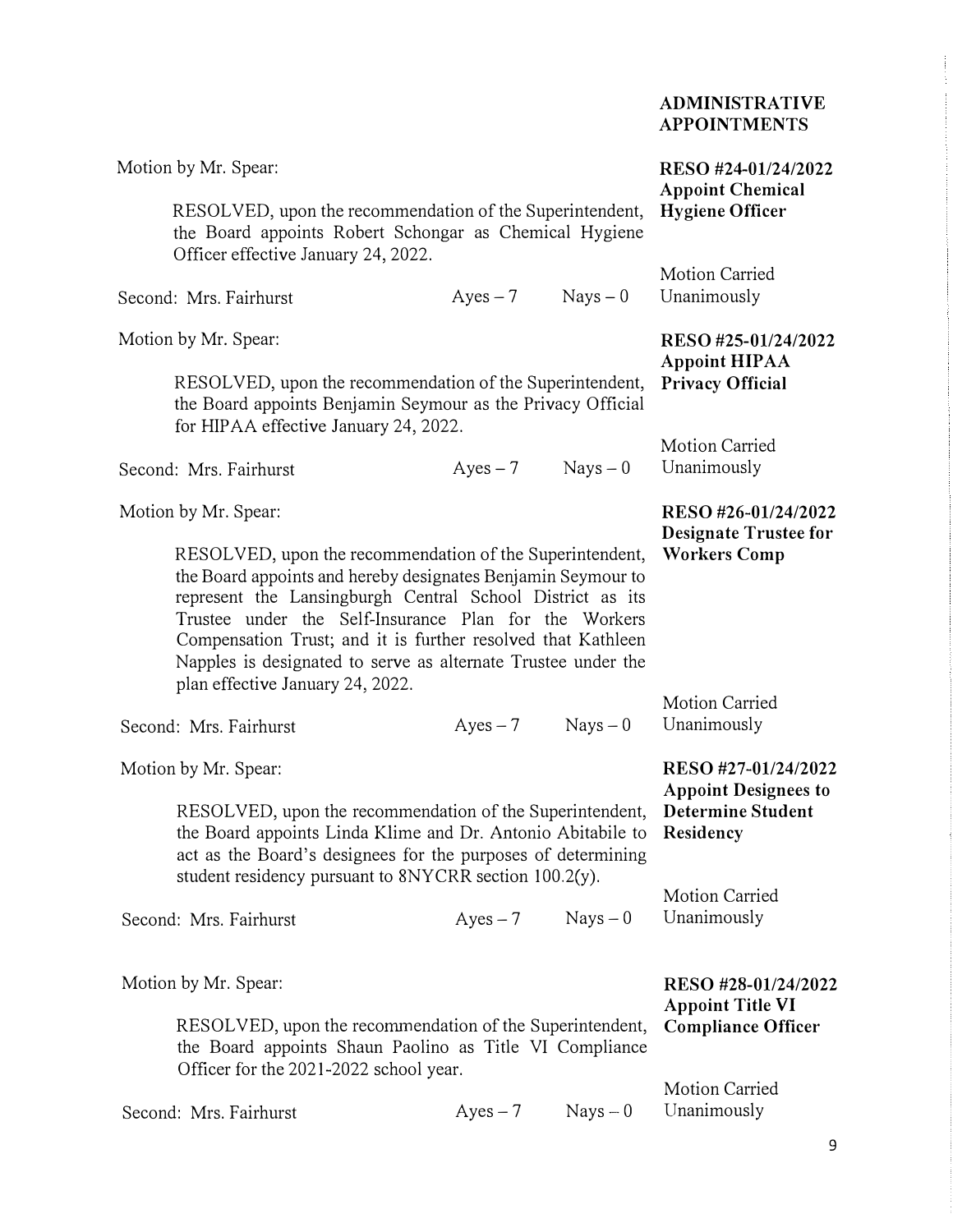#### **ACTION ITEMS**

#### **RESO #29-01/24/2022 Accept Donations**

**Motion by Mr. Spear:** 

RESOLVED, upon the reconumendation of the Superintendent, **the Board accepts the following donations:** 

| From              | Amount | Purpose                          |                |
|-------------------|--------|----------------------------------|----------------|
| Warren W. Fane    | \$550  | TES Dress a Knight               |                |
| Knights Toy Drive | \$100  | Anything is Possible Scholarship |                |
|                   |        | (in memory of Ayshawn Davis)     | Motion Carried |
| Second: Mr. White |        | $Nays - 0$<br>$Ayes-7$           | Unanimously    |

**Motion by Mr. White:** 

**RESOLVED, the Board approves the Third Amended Employment Contract with Dr. Antonio Abitabile; and the President of the Board is authorized and directed to execute the Third Amended Employment Contract with Dr. Antonio Abitabile in the form provided to the Board on January 21, 2022.** 

**RESO #30-01/24/2022 Approve Third Amendment to Employment Contract - Dr. Antonio Abitabile** 

**RESO #31-01/24/2022 Approve Contract for Troy PD Manpower** 

**Motion Carried Unanimously** 

Second: Mr. Spear **Ayes-7** Nays - 0

**Motion by Mr. White:** 

**RESOLVED, upon the recommendation of the Superintendent, the Board approves a contract by and between the City of Troy and the Lansingburgh Central School District for Troy Police manpower at Boys and Girls Basketball home games for the 2021-2022 season.** 

Second: Mr. Shover Ayes – 7 Nays – 0

**Mrs. Fairhurst asked why we will be approving a contract when the Troy PD are already in attendance at the games. Dr. Abitabile stated that this is an updated contract.** 

**Motion by Mr. White:** 

**RESOLVED, upon the recommendation of the Superintendent, and in compliance with the decision of the Rensselaer County Supreme Court, the Board of Education hereby authorizes a revision in assessment and tax for the 2020-2021 school tax year and authorizes a refund in the amount [of\\$1,875.55](https://of$1,875.55) to Riverview of Troy, LLC.** 

**Motion Carried Unanimously** 

**RESO #32-01/24/2022 Authorize School Tax Refund** 

Second: Mr. Spear Ayes - 7 Nays - 0

**Motion Carried Unanimously** 

 $\bar{\psi}$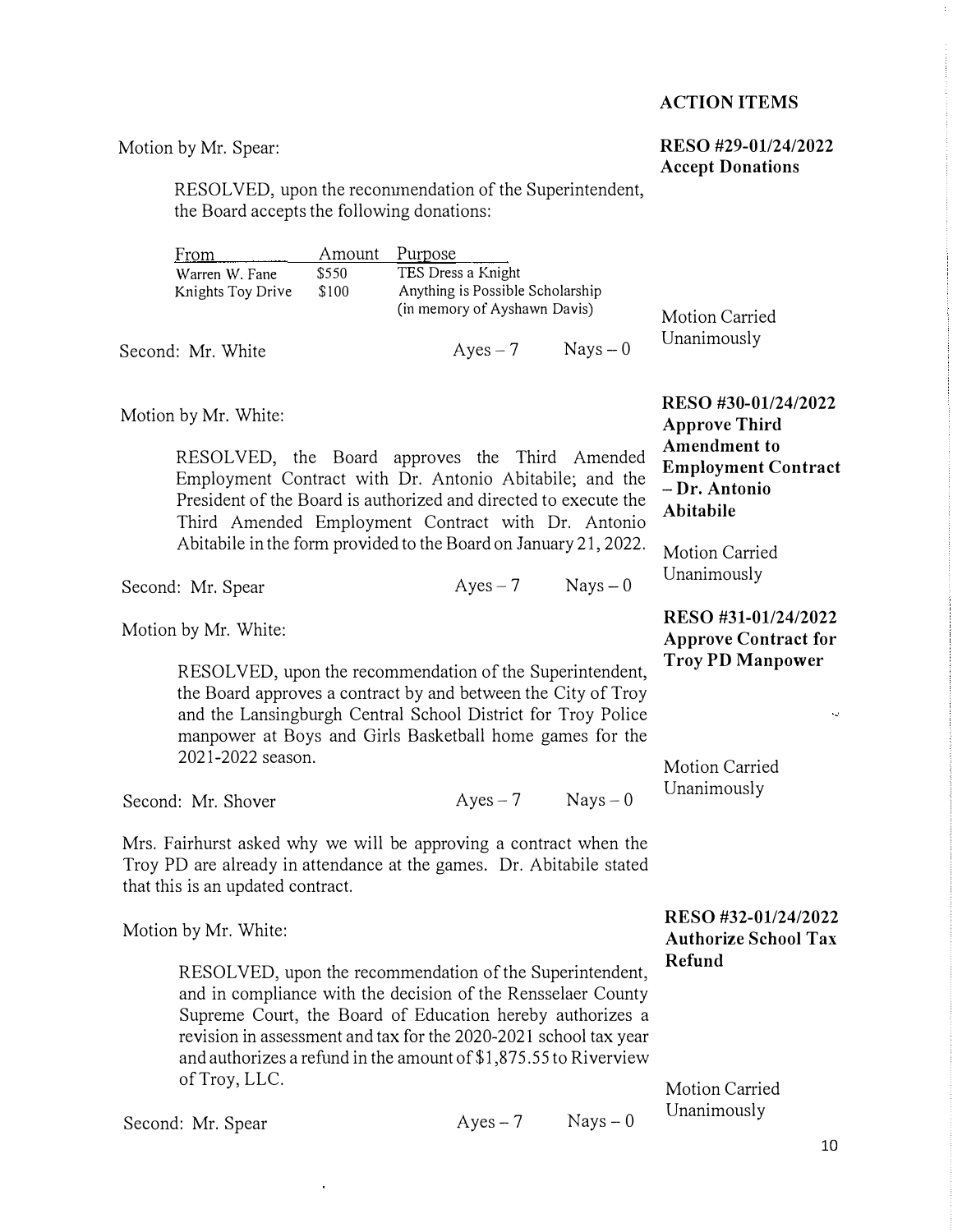Mr. Cusack stated that this was the fonner Whitney Young Health Center and then became the property of Unity House. They will be building a new structure there within the next few year.

| Motion by Mr. White:        |                                                                                                                                                                                                                                                                                              |                      |                                                                      |                                                                                             |  |
|-----------------------------|----------------------------------------------------------------------------------------------------------------------------------------------------------------------------------------------------------------------------------------------------------------------------------------------|----------------------|----------------------------------------------------------------------|---------------------------------------------------------------------------------------------|--|
|                             | RESOLVED, upon the recommendation of the Superintendent,<br>the Board hereby adopts the schedule for 2022-2023 School<br>Budget Development and Public Vote.                                                                                                                                 |                      | RESO #33-01/24/2022<br><b>Adopt School Budget</b><br><b>Schedule</b> |                                                                                             |  |
|                             | Second: Mrs. Fairhurst                                                                                                                                                                                                                                                                       | $Ayes-7$             | $Nays - 0$                                                           | Motion Carried<br>Unanimously                                                               |  |
|                             | Motion by Mr. Shover:<br>RESOLVED, upon the recommendation of the Superintendent,<br>the Board hereby adopts the revised 2021-2022 school calendar<br>(revision 1.24.22).                                                                                                                    |                      |                                                                      | RESO #34-01/24/2022<br><b>Adopt Revised School</b><br>Calendar                              |  |
|                             | Second: Mr. White<br>Dr. Abitabile stated that the reason for the revision to the calendar is<br>because January 2022 Regents exams have been cancelled. We have<br>not heard anything about the June 2022 exams yet.                                                                        | $Ayes - 7$ Nays $-0$ |                                                                      | Motion Carried<br>Unanimously                                                               |  |
|                             | Motion by Mr. Shover:<br>RESOLVED, upon the recommendation of the Superintendent,<br>the Board approves the first reading of the following revised<br>policies:                                                                                                                              |                      |                                                                      | RESO #35-01/24/2022<br><b>Approve First</b><br><b>Reading of Revised</b><br><b>Policies</b> |  |
| $\bullet$<br>۰<br>$\bullet$ | 1230 – Public Comment at Board Meetings<br>2342 – Agenda Preparation and Dissemination<br>4000 - Student Learning Standards and Instructional<br>Guidelines<br>8110 – School Building Safety<br>8112 – Health and Safety Committee<br>8220 – Building and Grounds Maintenance and Inspection |                      |                                                                      |                                                                                             |  |
|                             | Second: Mr. White                                                                                                                                                                                                                                                                            | $Ayes - 7$           | $Nays - 0$                                                           | Motion Carried<br>Unanimously                                                               |  |
|                             | Motion by Mr. Shover:<br>RESOLVED, upon the recommendation of the Superintendent,<br>the Board approves the first reading of the following new<br>policies:                                                                                                                                  |                      |                                                                      | RESO #36-01/24/2022<br><b>Approve First</b><br><b>Reading of New</b><br><b>Policies</b>     |  |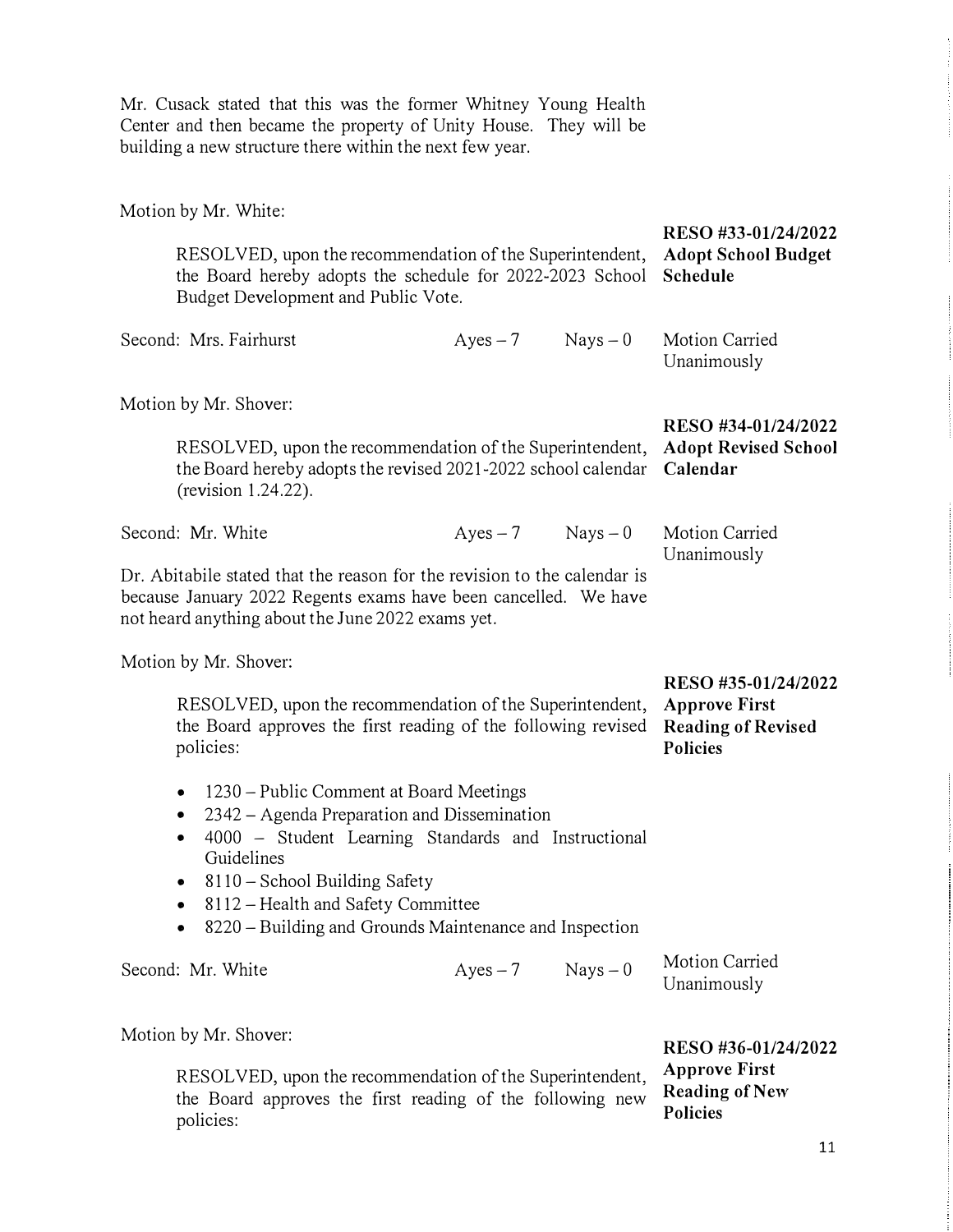| 8505 – "Charging" School Meals and Prohibition Against<br>Shaming                                                                                                                                                                                                                                                                                                                                                                                        |                                                                                                      |            |                               |
|----------------------------------------------------------------------------------------------------------------------------------------------------------------------------------------------------------------------------------------------------------------------------------------------------------------------------------------------------------------------------------------------------------------------------------------------------------|------------------------------------------------------------------------------------------------------|------------|-------------------------------|
| Second: Mr. Spear                                                                                                                                                                                                                                                                                                                                                                                                                                        | Ayes $-7$                                                                                            | $Nays - 0$ | Motion Carried<br>Unanimously |
| Motion by Mr. White:                                                                                                                                                                                                                                                                                                                                                                                                                                     |                                                                                                      |            |                               |
| RESOLVED, upon the recommendation of the Superintendent,<br>the Board approves creating an additional School Nurse (RN)<br>position at the Turnpike Elementary School effective for the<br>2021-2022 school year.                                                                                                                                                                                                                                        | RESO #37-01/24/2022<br><b>Create School Nurse</b><br><b>Position</b>                                 |            |                               |
| Second: Mr. Spear                                                                                                                                                                                                                                                                                                                                                                                                                                        | $Ayes - 7$                                                                                           | $Nays - 0$ | Motion Carried<br>Unanimously |
| Motion by Mr. White:                                                                                                                                                                                                                                                                                                                                                                                                                                     |                                                                                                      |            |                               |
| RESOLVED, upon the recommendation of the Superintendent,<br>the Board approves creating an additional security monitor<br>position at the Lansingburgh High School effective for the<br>2021-2022 school year.                                                                                                                                                                                                                                           | RESO #38-01/24/2022<br><b>Create Security</b><br><b>Monitor Position</b>                             |            |                               |
| Second: Mrs. Fairhurst                                                                                                                                                                                                                                                                                                                                                                                                                                   | $Ayes-7$                                                                                             | $Nays - 0$ | Motion Carried<br>Unanimously |
| Motion by Mr. Shover:                                                                                                                                                                                                                                                                                                                                                                                                                                    |                                                                                                      |            |                               |
| RESOLVED, the Lansingburgh Central School District hereby<br>elects to participate in the abatement of Lansingburgh Central<br>School District school property taxes as outlined in New York<br>State Real Property Tax Law Abatement for improvements to<br>1-4 unit property in certain census tracts under Article 4, Title 2<br>section 485-v of the Real Property Tax Law of the State of New<br>York, attached as EXHIBIT A effective immediately. | RESO #39-01/24/2022<br>Provide School Tax<br>Abatement                                               |            |                               |
| Second: Mr. White                                                                                                                                                                                                                                                                                                                                                                                                                                        | $Ayes - 7$                                                                                           | $Nays - 0$ | Motion Carried<br>Unanimously |
| Motion by Mr. Shover:                                                                                                                                                                                                                                                                                                                                                                                                                                    |                                                                                                      |            |                               |
| WHEREAS, the Education Law provides that the Tax Collector<br>shall be relieved of responsibility for the uncollected portion of<br>the tax list, pending a complete list of delinquent tax items to be                                                                                                                                                                                                                                                  | RESO #40-01/24/2022<br><b>Accept Final Tax</b><br><b>Warrant Report from</b><br><b>Tax Collector</b> |            |                               |

**certified to the Board of Education, and pending the Tax Collector affixing her affidavit to such wanants and lists.** 

**• 1 230-E - Public Comment at Board Meeting Exhibit**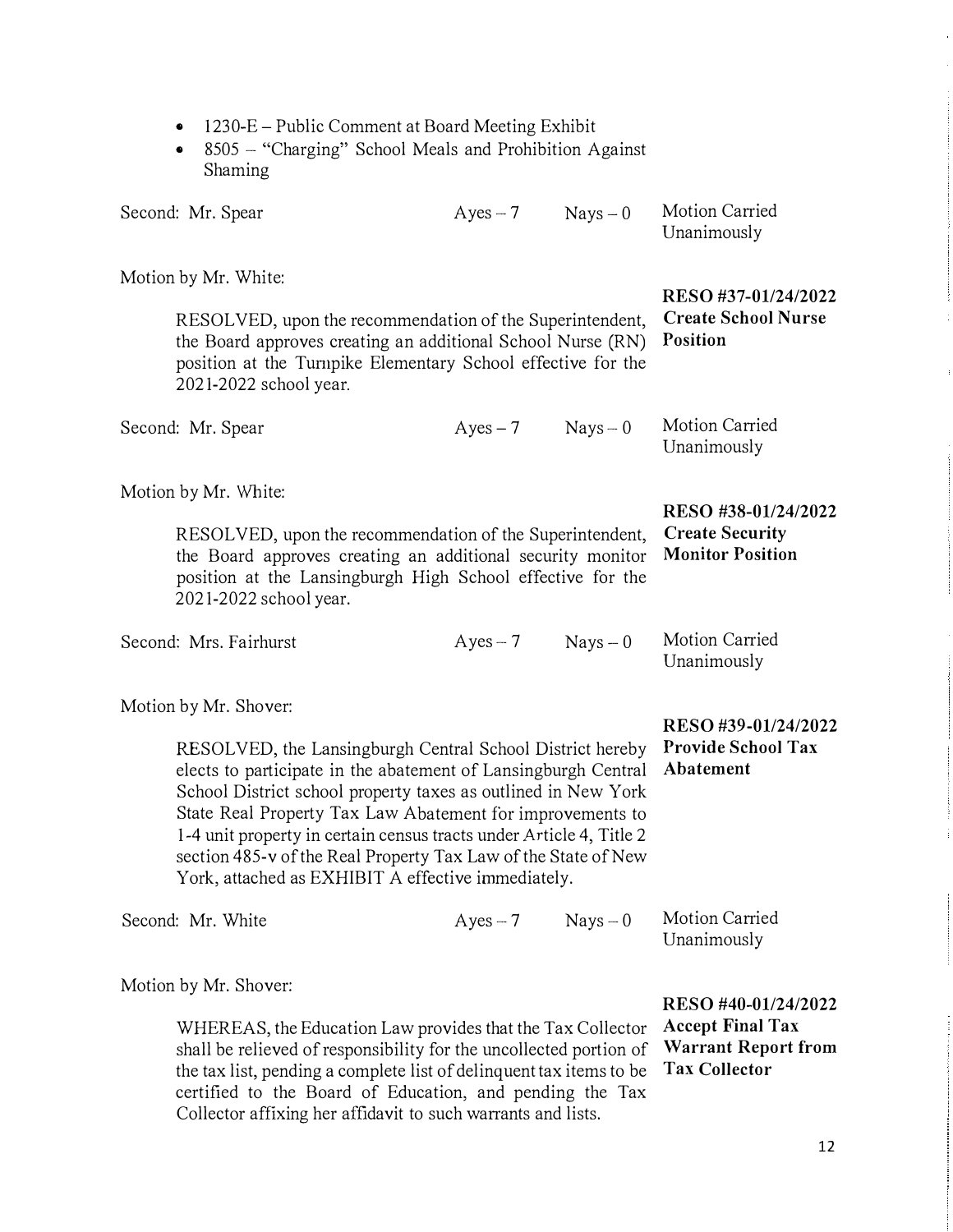**NOW BE IT RESOLVED that the Board of Education accept**  the following Final Tax Warrant Report from the Tax Collector **for the 2021-2022 collection period:** 

| Lansingburgh Central School District 2021 - 2022<br><b>Tax Collection</b>                                                                         | Jane Luskin,<br><b>Tax Collector</b> |             |                 |  |
|---------------------------------------------------------------------------------------------------------------------------------------------------|--------------------------------------|-------------|-----------------|--|
| <b>Total Taxes Collected to Date</b>                                                                                                              |                                      |             |                 |  |
| <b>Total Penalties Collected to Date</b>                                                                                                          |                                      |             | \$8,147.25      |  |
| Total Odd Cent Over/Under                                                                                                                         |                                      |             | \$2.74          |  |
| <b>Total Collection</b>                                                                                                                           |                                      |             | \$13,483,752.74 |  |
| <b>Uncollected Taxes</b>                                                                                                                          | Tax                                  | Penalty     | Total           |  |
| Lansingburgh                                                                                                                                      | \$792,430.30                         | \$15,848.61 | \$808,278.91    |  |
| <b>Brunswick</b>                                                                                                                                  | \$78,941.72                          | \$1,578.83  | \$80,520.55     |  |
| Schaghticoke                                                                                                                                      | \$95,483.03                          | \$1,909.66  | \$97,392.69     |  |
| Pittstown                                                                                                                                         | \$0.00                               | \$000       | \$0.00          |  |
| Total                                                                                                                                             | \$966,855.05                         | \$19,337 10 | \$986, 192.15   |  |
| Total Warrant - Tax Collector (Approved August<br>\$14,437,836.38<br>23, 2021)<br>Adjustments to Tax Warrant Due To Assessment or Clerical Error: |                                      |             |                 |  |
|                                                                                                                                                   |                                      |             |                 |  |
| Less: Warrant Changes                                                                                                                             |                                      |             | \$0.00          |  |
| <b>Total Final Warrant</b>                                                                                                                        |                                      |             | \$14,437,836.38 |  |
| <b>Total Star Savings (Approved</b><br>August 23, 2021)<br>Adjustments to Star Savings:                                                           |                                      |             | \$1,710,481.62  |  |
| Less: Star Changes                                                                                                                                |                                      |             | \$0.00          |  |
| <b>Total Star Savings</b>                                                                                                                         |                                      |             | \$1,710,481.62  |  |
| Total Tax Levy (Approved August<br>23, 2021)                                                                                                      |                                      |             | \$16,148,318.00 |  |

 $\bar{\omega}$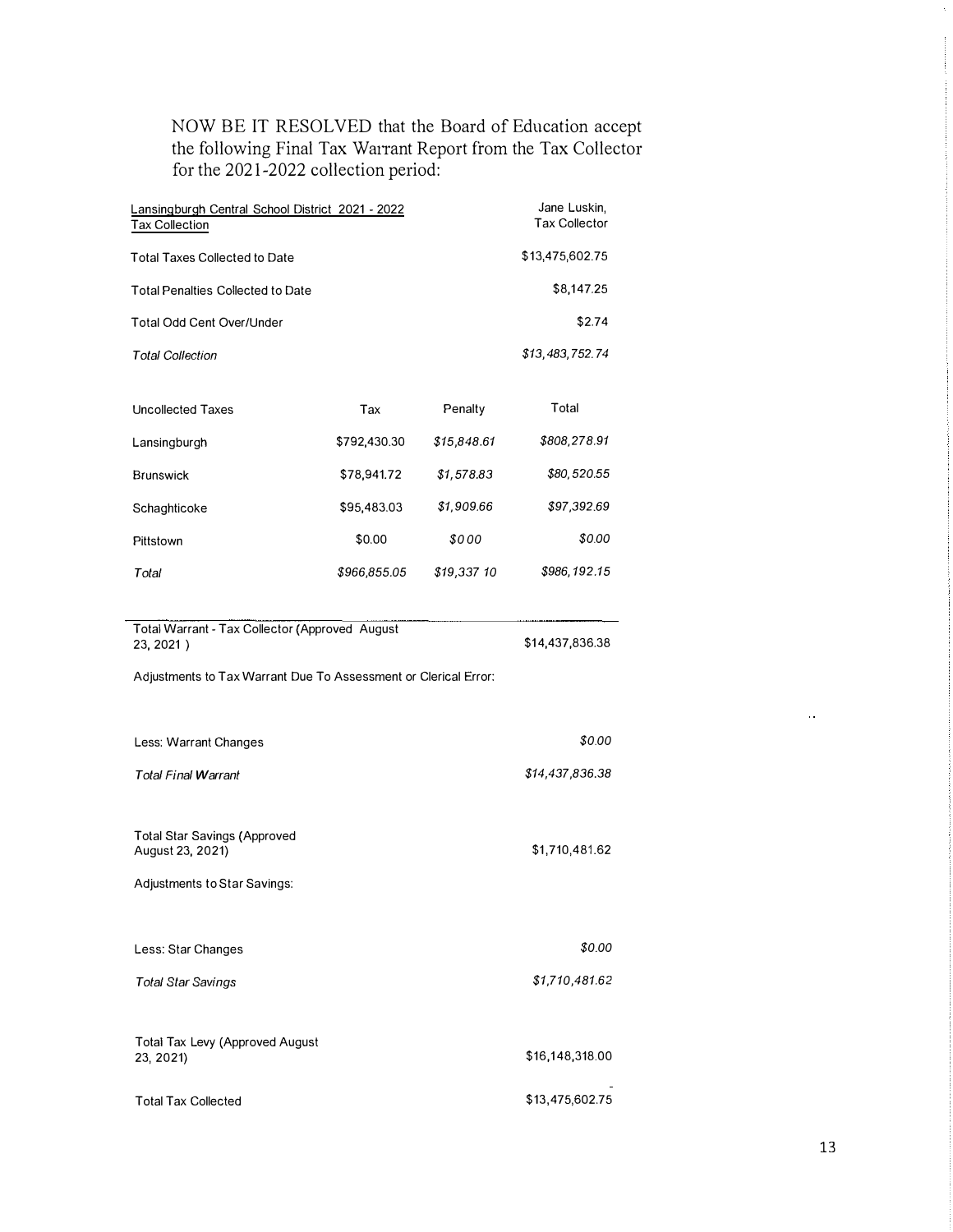| <b>Total Tax Uncollected</b>     | $-$966.855.05$ |                 |  |
|----------------------------------|----------------|-----------------|--|
| <b>Total Prorated Taxes</b>      |                | \$4,621.42      |  |
| \$0.00<br>Assessment Adjustments |                |                 |  |
| <b>Total Star Savings</b>        |                | -\$1,710,481.62 |  |
| <b>Star Savings Adjustment</b>   |                | \$0.00          |  |
| Balance                          |                | \$0.00          |  |
| Second: Mr. Spear                | Ayes $-7$      | $Nays - 0$      |  |

LHS Update by Mr. Van Dervoort - see page 17. KMS Update by Ms. Phelan – see page  $18$ . RPES Update by Mrs. Stalker – see page 19. TES Update by Ms. Cataldo  $-$  see page 20.

By Mrs. McGrouty:

| <b>Mentoring</b>            | End of the second quarter Meeting with Year 1<br>teachers for quarterly meetings, and year 2 and 3<br>for their mid-year check-in. Teachers feel very<br>supported |
|-----------------------------|--------------------------------------------------------------------------------------------------------------------------------------------------------------------|
| Professional<br>Development | We released the Spring Catalog for<br>Lansingburgh Academy                                                                                                         |
| <b>Assessments</b>          | The elementary schools are administering Math<br>and ELA benchmarks, Fountas and Pinnell<br>reading assessments, as well as IReady diagnostic<br>assessments       |
|                             | Middle and High School are administering<br>midterms or final projects with the absence of the<br><b>January Regents</b>                                           |
|                             | February 11 $\frac{1}{2}$ day will be used to look at the<br>assessment results and make a plan for small<br>group instruction                                     |
| Other                       | Sage Literacy Program began again<br>World Read aloud February 2<br>Elementary switches specials Monday                                                            |

#### **ASSISTANT SUPERINTENDENT REPORT**

Motion Carried Unanimously

**PRINCIPALS REPORTS**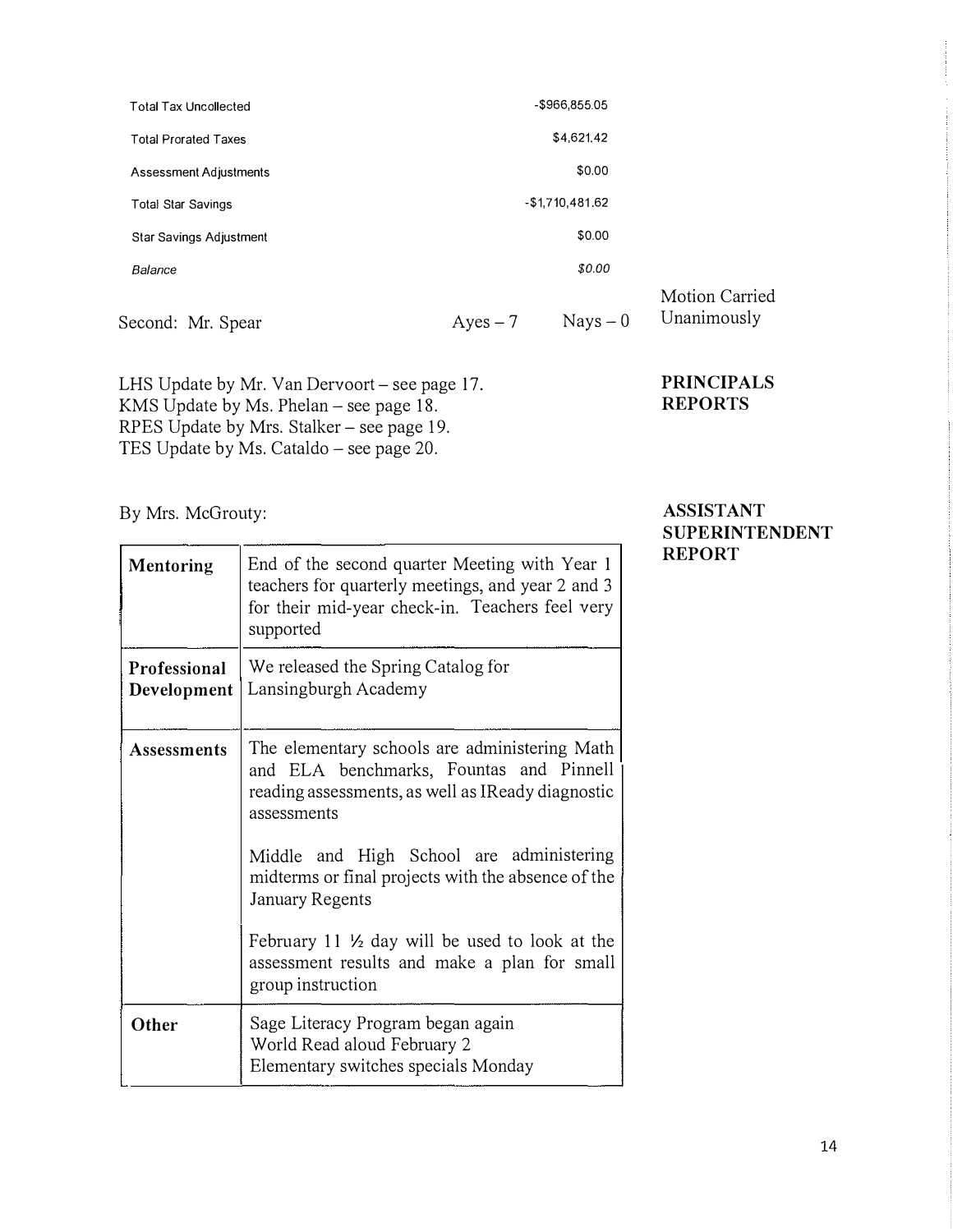By Dr. Abitabile:

#### **SUPERINTENDENT REPORT**

The Transportation RFP is 98 pages long. It is for a 5-year contract. The RFP was broken up into 4 components: Regular Programming; Special Education; Summer School; and Sports trips / Fieldtrips. 10 areas were identified to create the rubric for scoring purpose. Half of those are for safety. The timeline released is similar to the one used five years ago.

The Governor released the state budget. There is an increase in \$2 million to Foundation Aid that will be phased in over a 3-year period.

Linda Klime is currently working with the preliminary tax cap numbers. She will be giving a presentation to the Board at the February  $14<sup>th</sup>$ workshop. Assemblyman John McDonald will also be in attendance at the workshop to discuss the state budget and state aid projections.

Capital Project: The athletic portion of the project was reviewed. We would like to get the tract done this year if possible. Everything else would be done in 2023. The kitchen, cafeteria and art room will be reviewed on February  $8<sup>th</sup>$ . The RFP for a Construction Manager is due back in early April.

We received the draft 2022-2023 school calendar from Questar III. This draft is expected to be adopted by their Board of Education on February  $10<sup>th</sup>$ . We have already begun drafting our school calendar using Questar's as a guide.

Dr. Gladys Cruz will be in attendance at our February 28<sup>th</sup> Board Meeting.

Parent Square has been phased in and we will be doing away with School Messenger. We will now have one platform only for communication with parents.

The newest COVID guidelines seem to be working well. We are sending all sick kids home regardless of whether their symptoms are COVID related or not. We do not want any illnesses in the buildings.

Motion by Mr. White:

Be it resolved that the Board of Education enter into Executive Session at 7:12 p.m. for the purpose of collective negotiations pursuant to article 14 of the Civil Service Law.

Second: Mrs. Fairhurst  $Ayes-7$  Nays  $-0$ 

Motion Carried Unanimously

**RESO #41-1/24/2022 Executive Session**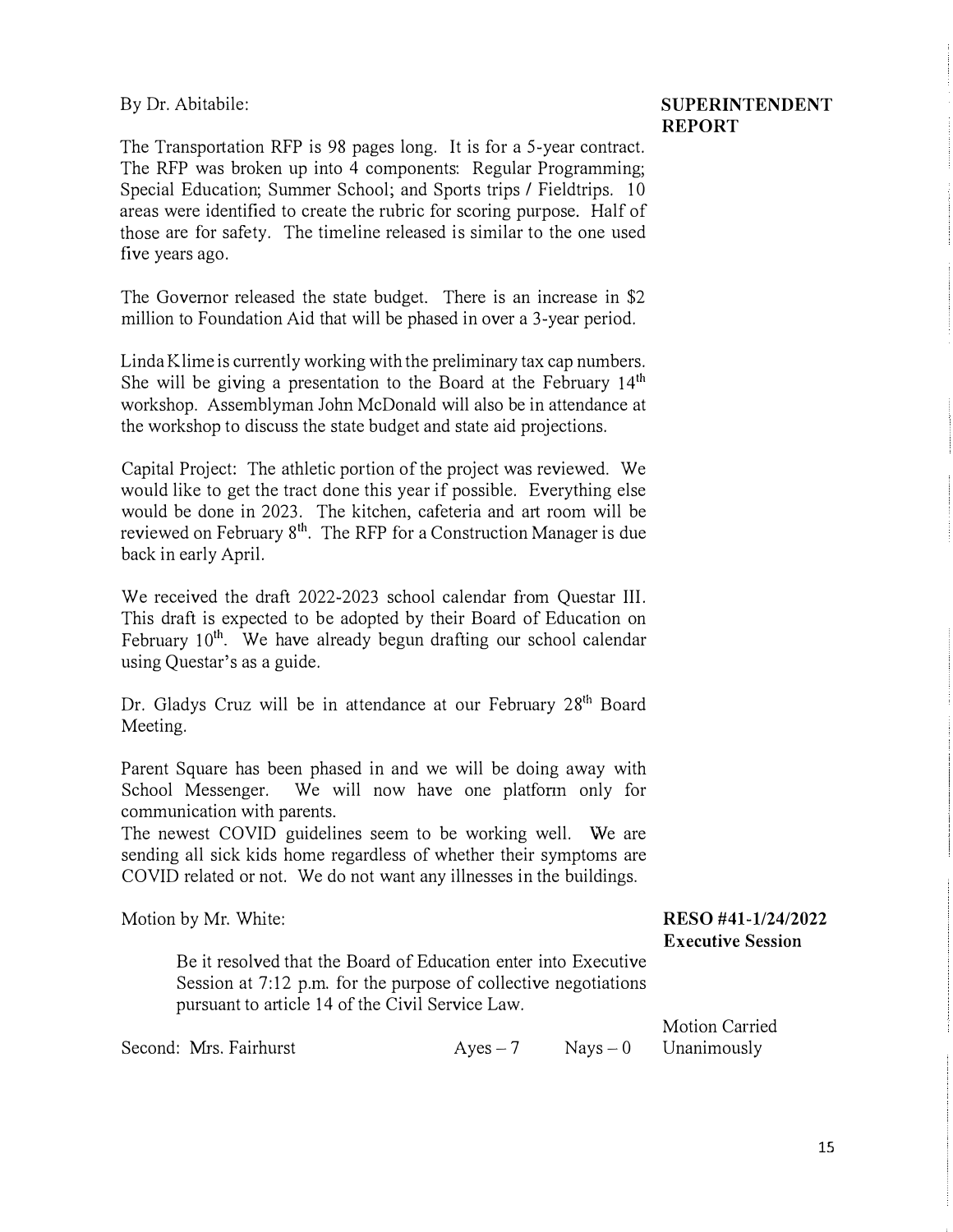### **Motion by Mr. Shover: RESO #42-01/24/2022 Adjourn**

**Be it resolved this meeting of the Board of Education hereby adjourns at 8:10 p.m.** 

Second: Mr. White **Ayes-7** Nays-0 Unanimously

**Motion Carried** 

**Respectfully submitted,** 

Christina Williams

**Christina Williams Clerk to the Board of Education** 

 $\mathbf{r}$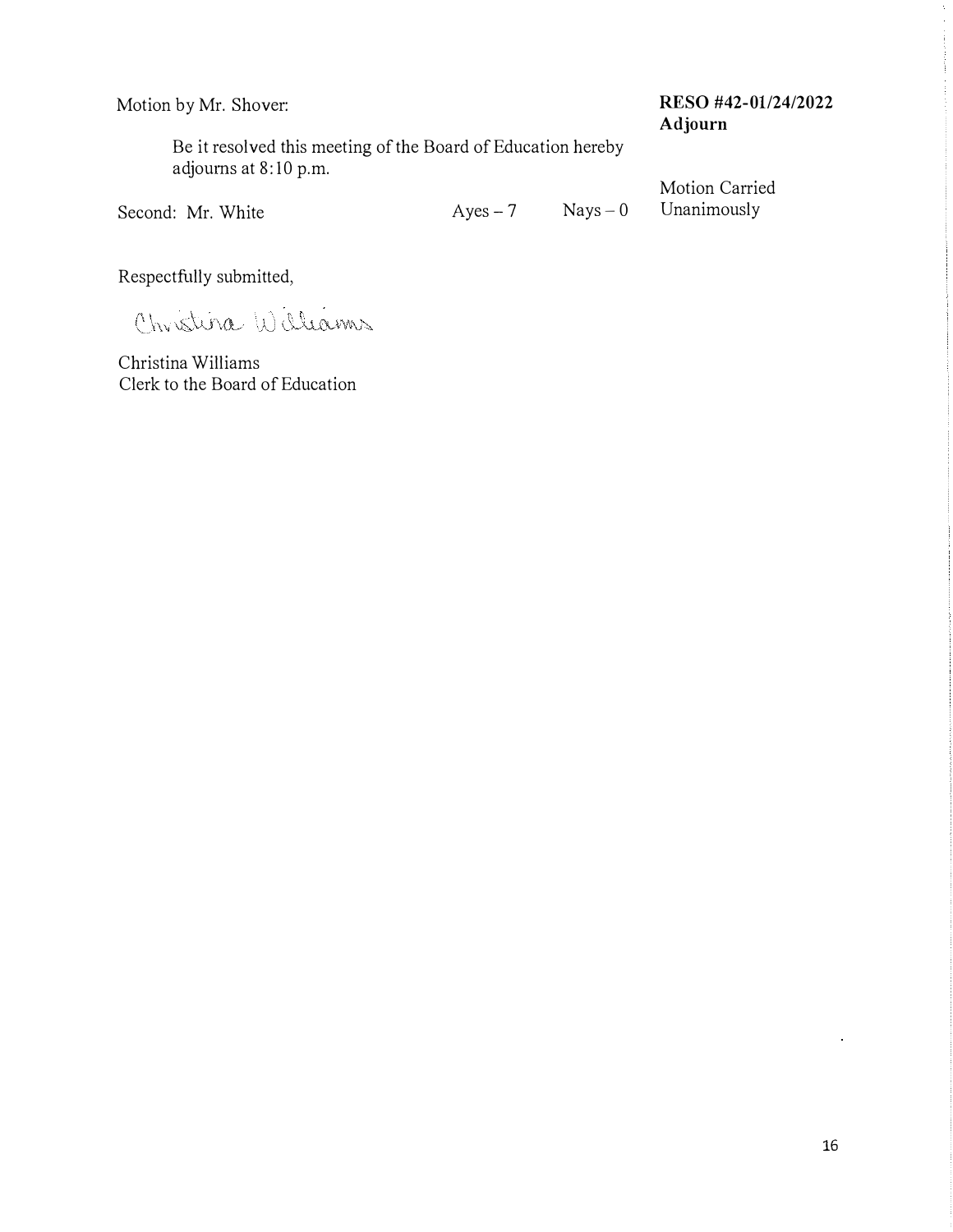Parent communication

• FAC meeting: Topics of discussion- COVID changes, security, impact of no regents exams, regents exams, Parent Square

#### Academic

- Half year course over,
- Midterms/finals
- Senior meetings
- Quarter/semester ends Friday
- PLC collaborations (ELA and Social Studies writing goals)
- New teacher meetings year 1 with TOSA
- Advanced scheduling options for next year
- Pizza and professionals
- VOTEC tours
- SOM committee is working on a LHS mission statement

#### **Attendance**

- Committee is meeting Tuesdays
- 76% for January (82% for year) most self-reported quarantines and positives
- Very flexible with making up work and reaching out to kids

#### Social emotional

- 10th grade extension with Rebecca Magin
- Planning 11/12th grade sessions in the spring 4 sessions
- Allys are meeting
- Morning music-the request line is open

#### DICIP meeting in February

- Clubs are packed
- Science club
- Book Club is packed
- Spanish club planning spring events
- LGBTQ movie night
- 9th grade movie night
- Athletics are packed
- Spring sports sign ups and meetings
- 2 football players honorable mention all-state -Jevon becket and Logan hart
- RPI step tutoring
- Jen Nelson is helping kids get jobs beginning to end, today they got the jobs
- Trish Dyers- multiply disabled room student workers working with MD students on banding identification and advertisements
- Mr. Dalton's class working on retirement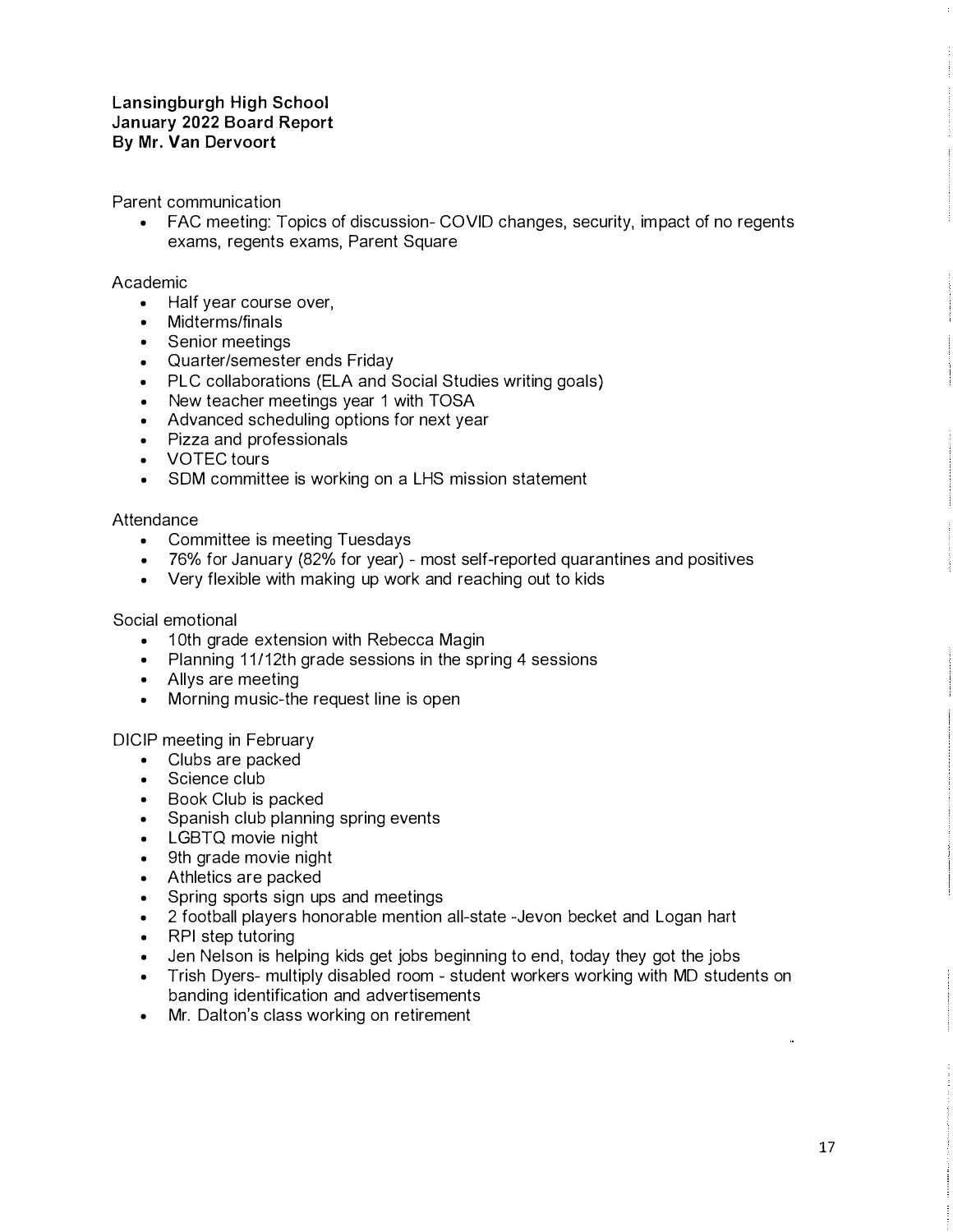#### **Knickerbacker Middle School BOE Report January 24, 2022**

| Area of Focus                             | <b>ELA</b>                                                                                                                                                                                                                                                                                                     | Math                                                                                                                                                                                         | SEL-<br>Respect/Climate/Culture                                                                                                                                                                                                                                                                                                                                                                                                                                                                                                                                                                                                                                                                                                                                                                                         | Attendance                                                                                                                                                                                                          | Parent<br>Engagement                                                                         |
|-------------------------------------------|----------------------------------------------------------------------------------------------------------------------------------------------------------------------------------------------------------------------------------------------------------------------------------------------------------------|----------------------------------------------------------------------------------------------------------------------------------------------------------------------------------------------|-------------------------------------------------------------------------------------------------------------------------------------------------------------------------------------------------------------------------------------------------------------------------------------------------------------------------------------------------------------------------------------------------------------------------------------------------------------------------------------------------------------------------------------------------------------------------------------------------------------------------------------------------------------------------------------------------------------------------------------------------------------------------------------------------------------------------|---------------------------------------------------------------------------------------------------------------------------------------------------------------------------------------------------------------------|----------------------------------------------------------------------------------------------|
| Commitments<br><b>Actions/Initiatives</b> | Kirsten<br>Widmer was<br>with us the<br>week of<br>1.3.22. She<br>continued to<br>work with<br>grade level<br><b>ELA</b><br>teachers with<br>their<br>curriculum<br>maps and<br>planning for<br>writer's<br>workshop.<br>2 Hour<br>Midterms to<br><b>build</b><br>stamina with<br>middle<br>school<br>students | Charlene<br>Marchese<br>came to work<br>with Math<br>teachers the<br>week of<br>1.17.22. PD<br>was in person<br>and she<br>visited<br>classrooms to<br>work on<br>inquiry based<br>learning. | Positivity Project morning<br>announcements continue.<br>This week 1.24-1.28, we<br>are revisiting past traits<br>and having classes guess<br>the character trait. 5<br>classes will win a hot<br>chocolate party.<br>Traits covered so far:<br>Open-mindedness<br>$\bullet$<br>Forgiveness<br>$\bullet$<br>Gratitude<br>$\bullet$<br>Kindness<br>$\bullet$<br>Perspective<br>$\bullet$<br>Bravery<br>$\bullet$<br>Student council is<br>collecting socks to donate<br>to a shelter until Jan. 31st.<br>They will begin selling<br>their kindness candy<br>grams next week to help<br>students spread kindness<br>throughout the school the<br>week of Feb. 14th.<br>Students will also have the<br>opportunity to take<br>decorative paper to make<br>positive messages, if they<br>are not able to purchase<br>candy. | Total of 14<br>Days<br>January<br>80.15%<br>6-81.52%<br>7-79.64%<br>8-79.60%<br>Year<br>Sept-<br>Jan. 87.46%<br>6-87.99%<br>7-87.54%<br>6-86.93%<br>Letter will be<br>sent home in<br>report cards<br>as a reminder | FAC<br>Meeting on<br>1.26.22<br>6pm-7pm<br>Topic will be<br>Trauma<br>Sensitive<br>Practices |

Science PD took place the week of 1.10.22 and Liz Mirra continued to work with the new science teachers and planned for NGSS to increase the rigor with their lessons.

New teacher meetings took place last Thursday and Friday.

Schedule work for the 2022-2023 school year has started.

Lockdown Drill #2 January 27**th**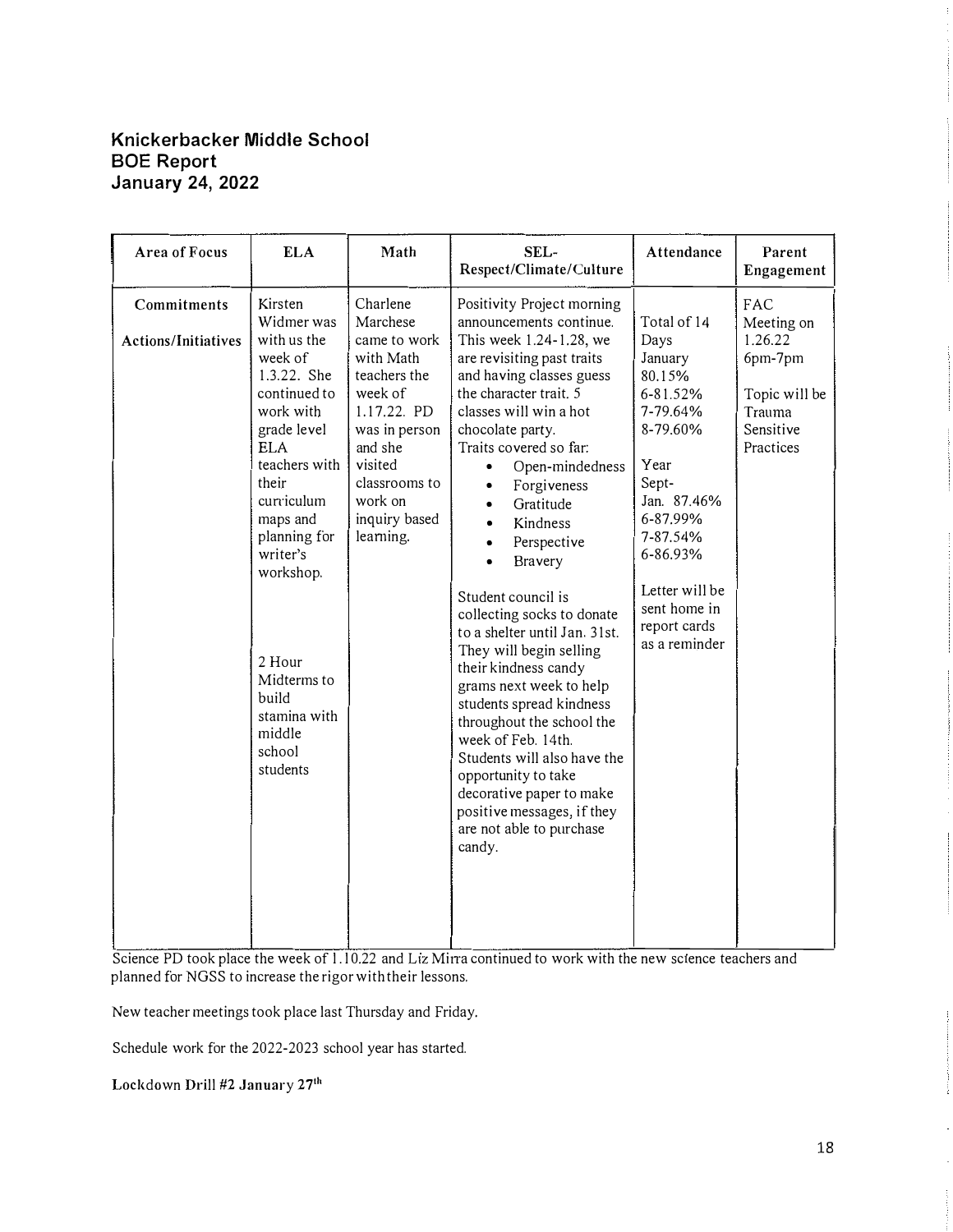Katie Stalker RPES Principal's Report Board Meeting 1 .24.22

#### **Attendance**

- 1. 3: 88.57%
- 2. 4: 92.1 9%
- 3. 5: 89.50%
- 4. Overall: 89.96%

The attendance committee will continue to meet to review attendance data this year.

#### **Curriculum and Instruction**

- 1. Karen Kohler
	- a. Book Study
	- b. Analysis of F&P Assessments
	- c. Teacher Observations with year 1 ELA teachers
- 2. Liz Mirra Science PD
	- a. 3rd Gr. Student responses on unit assessment
	- b. 4th Gr. Embedded PD
	- c. 5th Gr. Instruction for the Earth Systems Unit
- 3. Grade Level PLCs We will review i-Ready winter diagnostic data on Wednesday and Thursday
- 4. Technology Buncee, Library Maker's Space

#### **Social and Emotional Learning**

- 1. TSS committee is planning for our next "Ally Day" celebration, "Crack the Code: Olympics."
- 2. Character Education January trait is "Optimism and Growth Mindset"
- 3. Cafeteria Stars

#### **Events**

- 1. Annual Board Presentation on 1/10/22
- 2. Guptill's Roller Skating for TES/RPES on 1/14/22
- 3. FAC Meeting on 1/20/22

#### **School Leadership**

- 1. Observations
- 2. Classroom visits
- 3. Midyear check in with untenured teachers